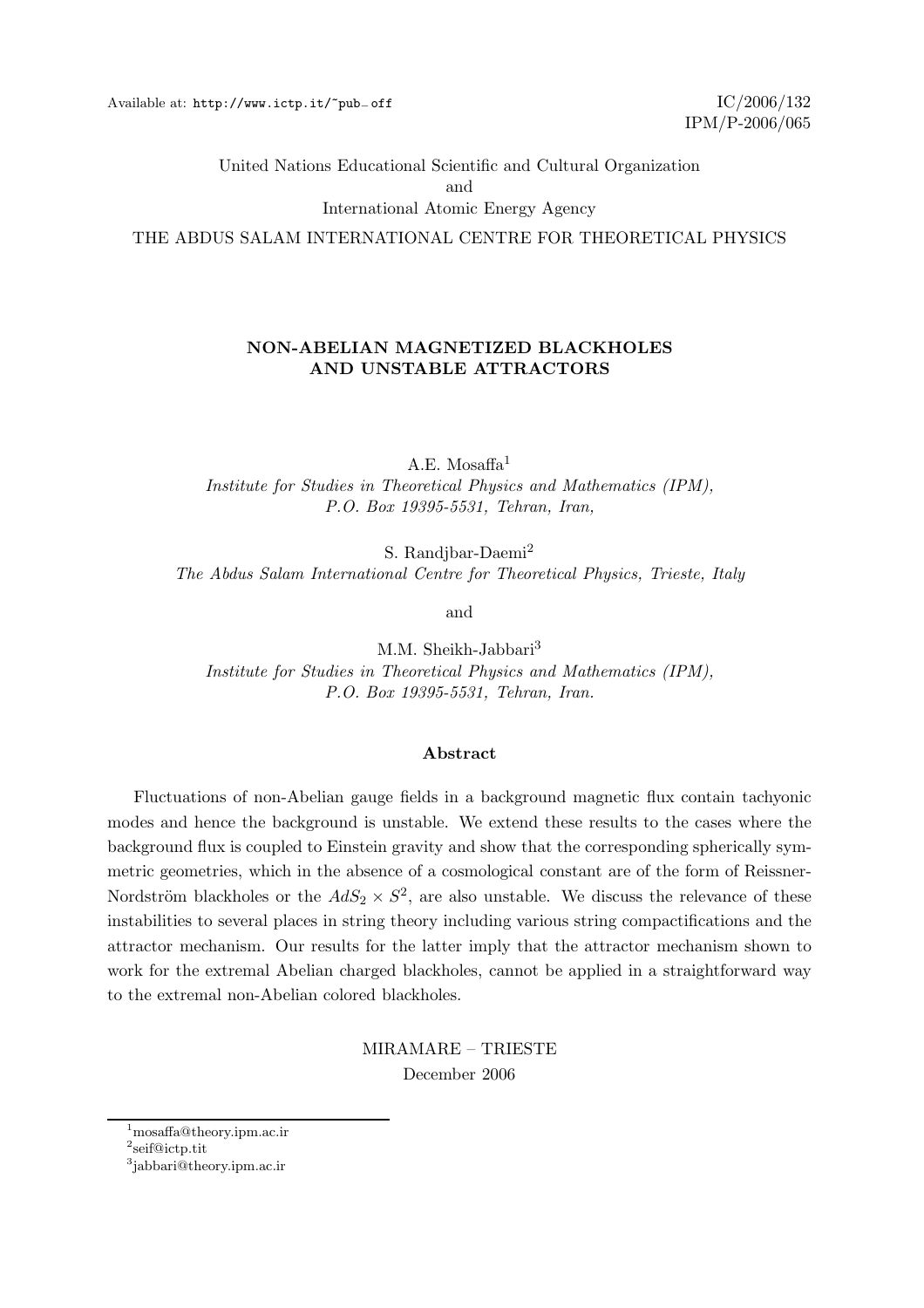## 1 Introduction and Motivation

Stability analysis of systems of charged particles coupled to Einstein gravity in four dimensions is an old and well studied subject. Static, spherically symmetric solution with electric and/or magnetic charge, the Reissner-Nordström blackhole, has been shown to be stable under classical stability test. Charged or neutral scalars can also be added to the Einstein-Maxwell theory. A special case of the latter is the Einstein-Maxwell-Dilaton (EMD) theory. String theory toroidal compactifications at generic points in their moduli space indeed lead to a EMD theory with several  $U(1)$ 's as well as dilatonic fields (e.g. see [1]). All these generalized charged blackholes are stable.

As the next generalization, one may couple non-Abelian gauge theories to Einstein gravity. These theories are hence called Einstein-Yang-Mills (EYM) theories [2]. Such theories have also been studied in some detail and it has been shown that they have an infinite discrete family of globally regular solutions as well as blackhole solutions for any given value of the horizon radius [3, 4, 5]. Despite having time independent colored globally regular or colored blackholes solutions, it has been argued that all of these solutions are unstable. (For a more detailed review see [6].)

When Dilaton or Higgs scalars are added to the system we obtain, respectively, EYMD or EYMH theories. These are the kind of theories which can arise from string theory compactifications, though not in generic points of the moduli space of toroidal compactifications. They also arise from compactification on group manifolds or generic Calabi-Yau manifolds. As we are interested in gravity theories arising from string compactifications, in this note we shall focus on these theories and review some of the results regarding the stability of such charged blackholes in section 2.2. We extend the results on the instability of the colored blackholes to a wider class in which the unstable (tachyonic) mode is not an s-wave.

In the rest of this note, we will first review the results of [7, 8], stating the existence of the tachyonic modes in the fluctuations of the Yang-Mills fields in a monopole background. In section 2.1, we complete the existing literature by showing that indeed the existence of these tachyonic modes leads to the instability of the background. In section 2.2, we review arguments in the GR literature in which it has been shown that a similar class of systems, namely the colored blackhole systems, are unstable. In section 3, we focus on the instabilities in the presence of gravitational field. In this section we show that if a Yang-Mills configuration has destabilizing modes among its fluctuations already in the flat space, then coupling to gravity will not change the situation as regards to stability. To this end first we show that the Dirac monopole in a EYM(D) theory generically has fluctuations which are localized in space but grow exponentially in time. With a given monopole configuration or the corresponding magnetic flux, the space time geometry is either of the form of (colored) Reissner-Nordström (RN) blackhole or  $AdS_2 \times S^2$ . We show that both of the two cases are suffering from a similar kind of instability present in the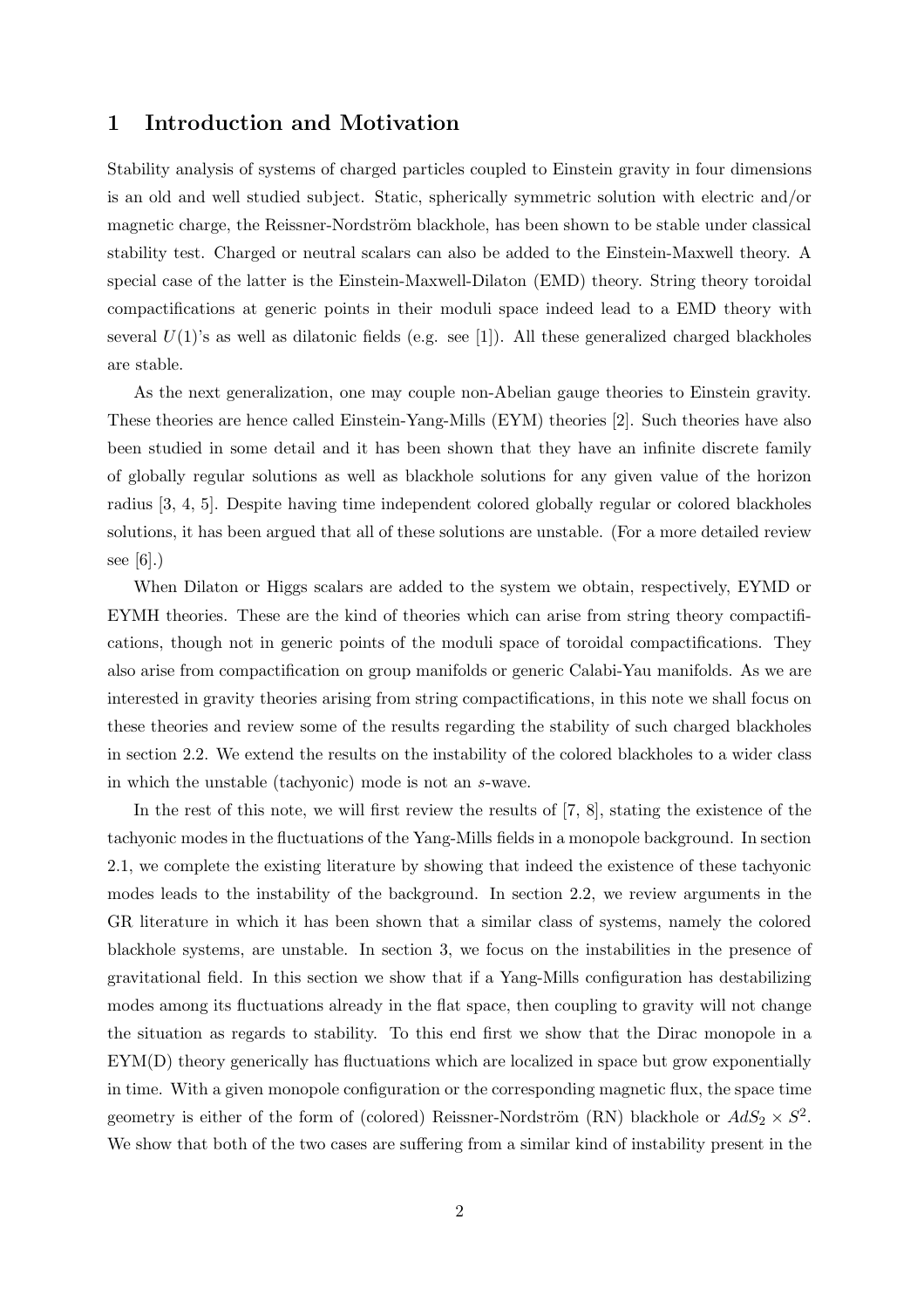non-gravitational case. The solutions with minimal monopole charge are stable. This seems to have been overlooked in previous analysis.

For the blackhole solutions, our results extend the known instability arguments of the GR literature to a larger class, and in particular to the cases different from s-wave perturbations and monopole charges different from minimal value for the tensorial perturbations. The  $AdS_2 \times S^2$  is of relevance to the attractor mechanism which is at work for extremal blackhole solutions in the Einstein-Maxwell-Dilaton (EMD) theories (e.g. see [9, 10]). The instability of the (extremal) colored blackholes and its near horizon geometry, the  $AdS_2 \times S^2$  background, implies that, if applicable at all, the attractor mechanism in its present form does not work for the colored non-Abelian blackholes. In section 4, we discuss that the EYMD or EYMH theories are very relevant to string theory and therefore the results of the colored blackhole instabilities apply to string theory compactifications. We end with concluding remarks and some interesting open problems.

## 2 Review of instabilities in background non-Abelian magnetic flux

This section is mainly a review of known results. In sections 2.1 and 2.2, respectively, we consider the non-gravitational and gravitational cases and point out that in both cases the fluctuations of non-Abelian gauge fields about a monopole background contain unstable modes.

## 2.1 Linearized analysis of the gauge fields fluctuations

Fluctuations of a non-Abelian Yang-Mills field around a magnetic monopole background on  $R^{3+1}$ which has a non-vanishing flux through  $S^2$ , has tachyonic modes which can create instabilities [7]. To study such fluctuations it is sufficient to study the linearized Yang-Mills equations  $D_M F^{MN} =$ 0, where  $F^{MN}$  is the gauge field strength, around the solution of interest. To proceed we use the notation  $M = \mu, m$ , where  $\mu$  ranges over  $x^0 = t$  and  $x^1 = r$  and m ranges over  $\theta$  and  $\phi$ . We also take the four dimensional metric of the form

$$
ds^2 = g_{\mu\nu} dx^{\mu} dx^{\nu} + r^2 g_{mn} dy^m dy^n \tag{2.1}
$$

where  $g_{mn}$  denotes the standard metric on a  $S^2$  of unit radius. Next we write

$$
W_M = \bar{A}_M + V_M \tag{2.2}
$$

where  $W_M$  is the gauge field potential and  $\bar{A}_M$  is the background potential corresponding to a Dirac monopole located at the origin (and hence has spherical symmetry)

$$
\bar{A} = \frac{1}{2}n^i T_i(\cos \theta - 1)d\phi
$$
\n(2.3)

where  $T_i$  is a basis of matrices in the Cartan sub-algebra of the Lie algebra of G and, in an appropriate normalization,  $n_i$  which correspond to the charge(s) of the monopole are integers.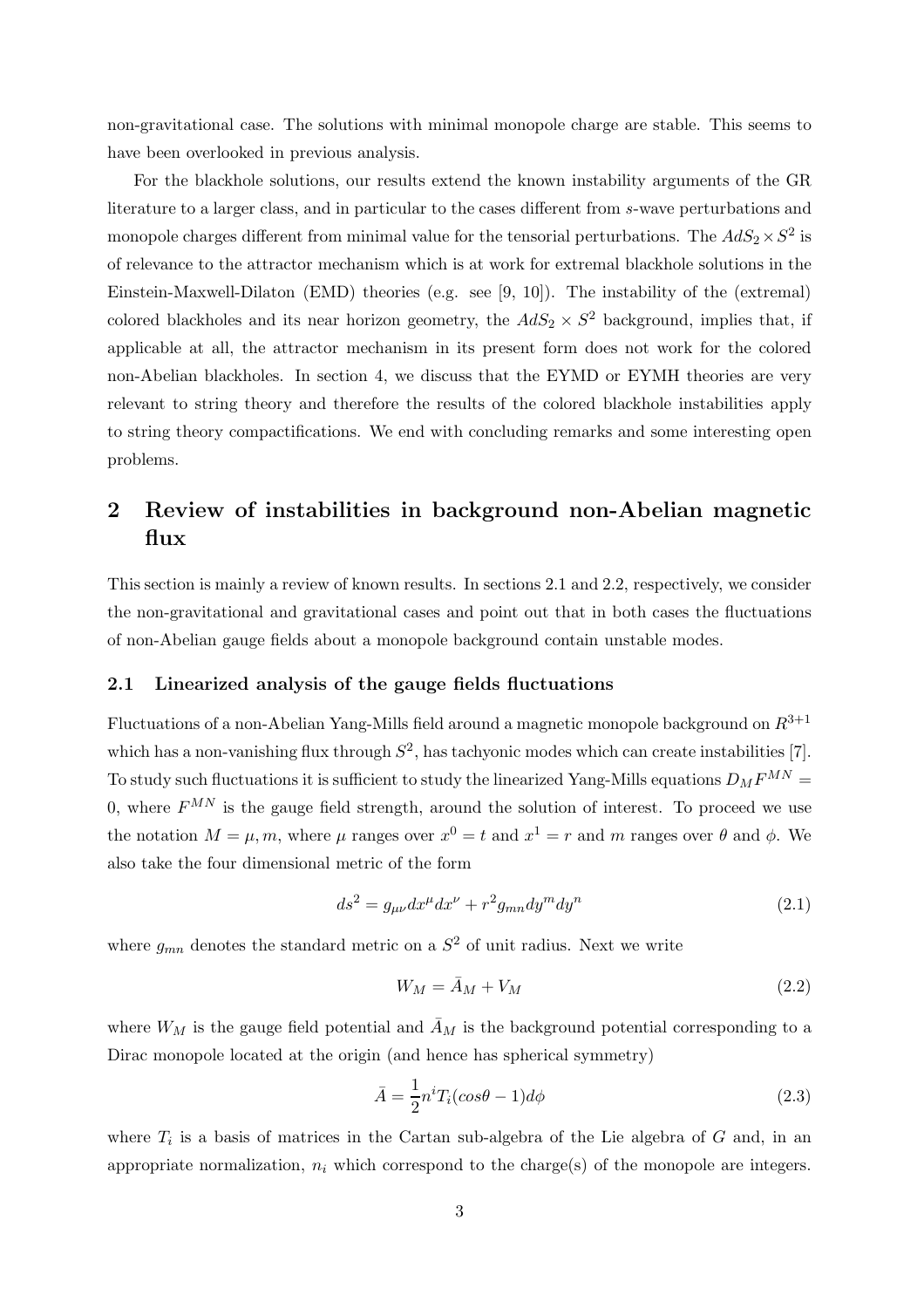Yang-Mills equations, up to linear order in  $V_n$ , give,

$$
\nabla_{\mu}^{2}V^{n} + \frac{1}{r^{2}}D_{m}^{2}V^{n} - [D_{m}, D_{n}]V^{m} - \frac{i}{r^{2}}[V_{m}, \bar{F}^{mn}] = 0.
$$
 (2.4)

In the above the covariant derivatives  $\nabla^{\mu}$  and  $\nabla^{m}$  are respectively constructed using the metrics  $g_{\mu\nu}$  and  $g_{mn}$  and the m, n and  $\mu, \nu$  indices are raised and lowered by metrics  $g_{mn}$  and  $g_{\mu\nu}$ .  $D_m$ is defined by

$$
D_m V_n = \nabla_m V_n - i[\bar{A}_m, V_n],\tag{2.5}
$$

and

$$
\bar{F} = -\frac{n_i}{2} T^i \sin \theta d\theta \wedge d\phi.
$$
 (2.6)

The above equations of motion are written in the Lorentz gauge

$$
\nabla_{\mu}V^{\mu} + \frac{1}{r^2}D_mV^m = 0.
$$
\n(2.7)

Our interest is primarily in the equation for  $V^n$ . We can express the commutators in terms of the curvature tensor. The equation simplifies to

$$
\nabla^2 V^n + \frac{1}{r^2} \{ (D_m^2 - 1) V^n - 2i[V_m, \bar{F}^{mn}] \} = 0.
$$
 (2.8)

Expanding  $V^n(t,r,\theta,\phi)$  in harmonics on  $S^2$  yields an infinite number of fields in the  $1+1$ dimensional space spanned by  $t$  and  $r$ . The general formalism has been given in [14]. To perform such an expansion it is necessary to use complex basis in the tangent space of  $S^2$  and denote the component of  $V_n$  with respect to such basis by  $V_+$  and  $V_-\$ . The equations then separate and we obtain

$$
\nabla^2 V_+ + \frac{1}{r^2} \{ (D_m^2 - 1)V_+ - 2i[V_+, \bar{F}_{-+}] \} = 0.
$$
\n(2.9)

Writing

$$
V_{+} = V_{+}^{i} T_{i} + V_{+}^{a} T_{a}, \tag{2.10}
$$

where  $T_i, T_a$  are, respectively, the generators in and outside the Cartan subalgebra satisfying

$$
[T_i, T_a] = \alpha_{ia} T_a,\tag{2.11}
$$

the equation for  $V_{+a}$  becomes

$$
\nabla^2 V_{+a} + \frac{1}{r^2} \{ (D_m^2 - 1) V_{+a} + n^i \alpha_{ia} V_{+a} \} = 0.
$$
 (2.12)

This equation can be written in the more suggestive form of

$$
\nabla^2 V_{+a} - \frac{1}{r^2} M^2 V_{+a} = 0 \tag{2.13}
$$

where the "mass operator"  $M^2$  is defined by

$$
M^2 = -\{(D_m^2 - 1) + n^i \alpha_{ia}\}.
$$
\n(2.14)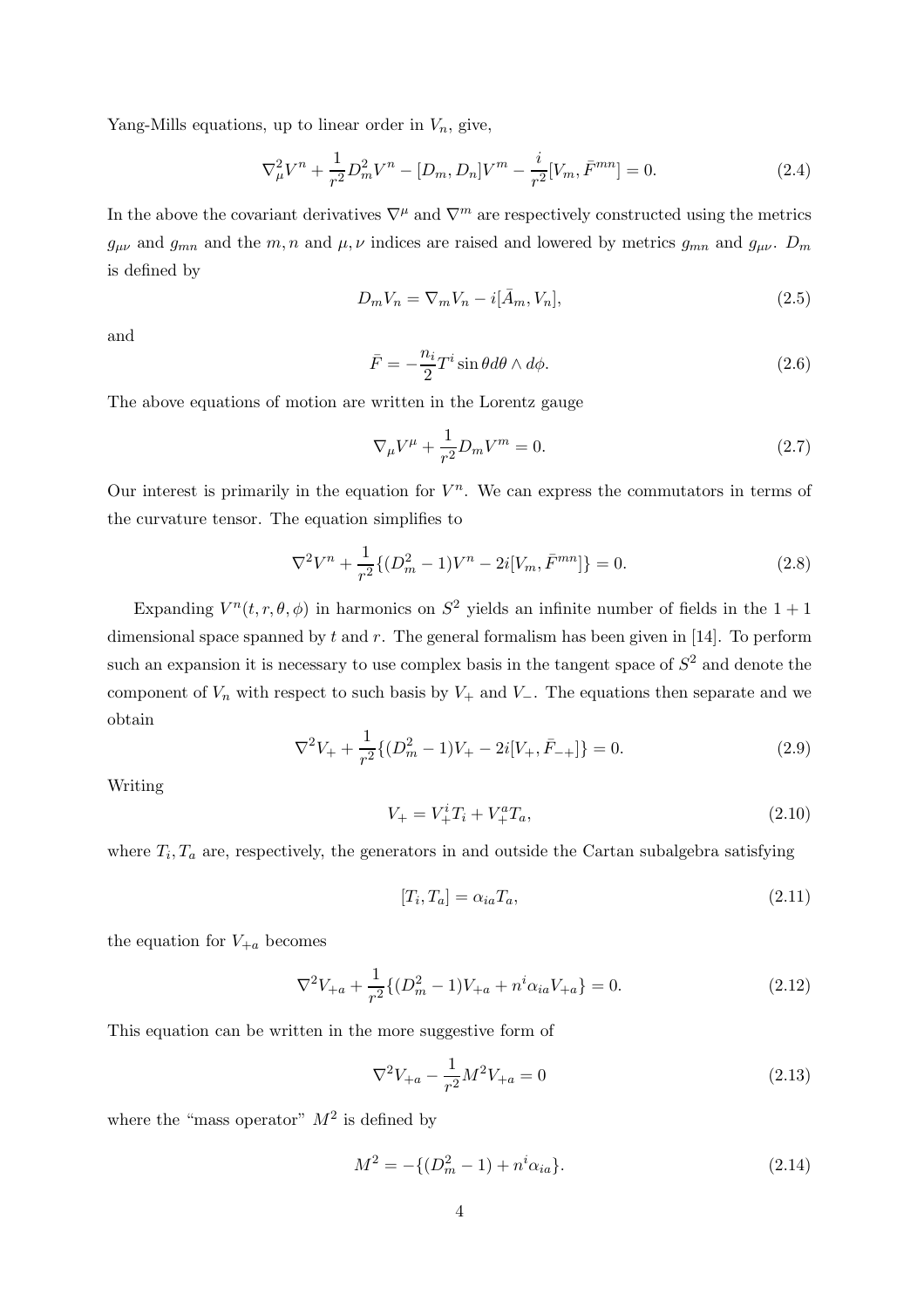The spectrum of this operator is known. We know that for almost all non-Abelian G's it has a single negative eigenvalue (generically corresponding to degenerate eigenstates) and an infinite number of positive eigenvalues [7, 8]. The multiplicity of the mode with negative  $M^2$ , tachyonic  $modes<sup>4</sup>$ , is given by the dimension of the representation of the overall unbroken group to which they belong. For example, assume that the gauge group is  $SU(2)$ . The background gauge field is that of a monopole of charge n which we take it to be a positive integer greater than one in the direction of  $T_3$ . The reason we exclude  $n = 1$  is that there are no negative  $M^2$  modes for this value of  $n$ . In this case all the tangential fluctuations of the gauge field are spinorial and the Abelian embedding is stable under small fluctuations.

In this example, if there are no other symmetry breaking elements (like charged scalar fields or the Higgs fields) the unbroken part of the symmetry group in the  $t, r$  space will be  $U(1) \times SU(2)_{KK}$ , where,  $U(1)$  is the unbroken subgroup of the gauge group  $SU(2)$  and the factor  $SU(2)_{KK}$ , is due to the spherical symmetry of the background solution. The tachyons in that case are charged under the  $U(1)$  and belong to the spin  $j = n/2 - 1$  representation of  $SU(2)_{KK}$ . This in particular means that for even n the tachyons are in tensorial representations of the rotation  $SU(2)_{KK}$ . Note that for odd n the tachyons are spinorial objects with respect to  $SU(2)_{KK}$ . The s-wave tachyon corresponds to  $n = 2$ . Moreover there are of  $2j + 1 = n - 1$ complex tachyons (for  $n > 1$ ) with  $M^2 = -n/2$  (for the tachyonic modes  $D_m^2 = -j$  [7]).

One should, however, note that having negative  $M^2$  is not in itself sufficient to conclude the instability of the field configuration, one needs also to analyze the propagation of these negative  $M^2$  modes in the t, r space.

If we assume  $g_{\mu\nu} = \eta_{\mu\nu}$ , the fluctuation equation (2.13) reduces to the simple wave equation

$$
-\partial_t^2 V_+ + \partial_r^2 V_+ - \frac{1}{r^2} M^2 V_+ = 0.
$$
\n(2.15)

The most general solution to this equation turns out to be

$$
V_{+} = e^{iEt}e^{iEr}r^{\beta}(C_{1}F(\beta, 2\beta; -2iEr) + C_{2}(-2iEr)^{1-2\beta}F(1-\beta, 2-2\beta; -2iEr)
$$
 (2.16)

where  $F(a, c; x)$  is a confluent hypergeometric function and  $C_1$  and  $C_2$  are the two integration constants.  $\beta$  is a solution of

$$
(\beta - 1/2)^2 = M^2 + 1/4. \tag{2.17}
$$

For  $M^2 < -1/4$ , which is the case of interest for us, the right hand side of this equation can be negative yielding a complex solution for  $\beta$ . One can show that in this case there is a choice of the integration constants which allow a normalizable solution with a pure imaginary  $E$ . Such a solution will be localized in space but delocalized (with exponential growth) in time and will signal an instability.

<sup>&</sup>lt;sup>4</sup>Note that if the 2-dimensional metric is flat, i.e.  $g_{\mu\nu} = \eta_{\mu\nu}$ , and the 4-dimensional space-time is a product of  $R^2 \times S^2$  then  $M^2$  will be precisely the mass<sup>2</sup> operator in  $R^2$  and the appellation of tachyonic mode will be exact. By slight misuse of language we shall continue to call  $M^2$  the mass operator even for a non flat  $g_{\mu\nu}$  and for non factorized geometries.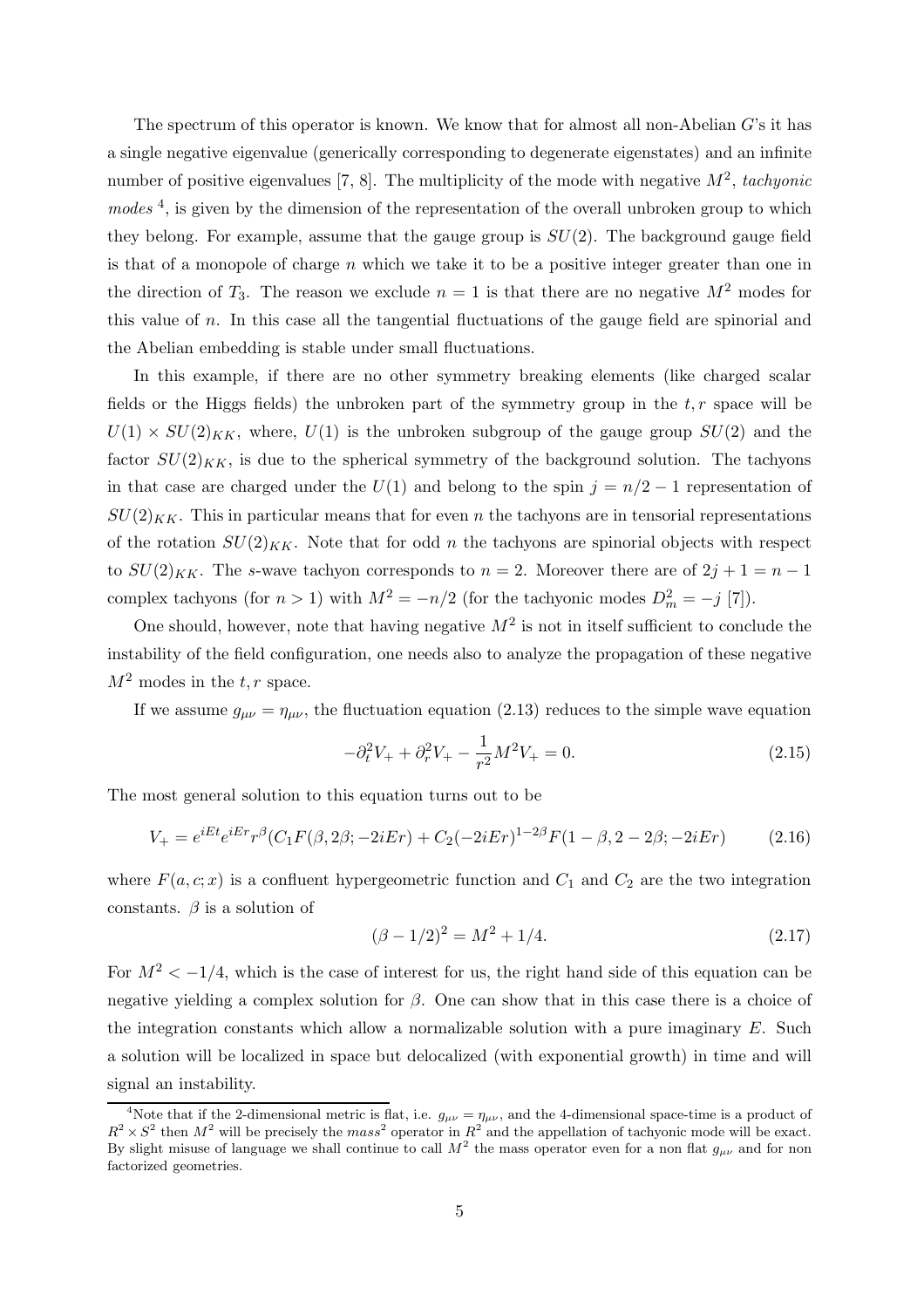If there are other charged fields in the model they may contribute to the tachyonic mass and lift it to non-negative values. One such possibility is adding the Higgs field in the adjoint (the Georgi-Glashow model) or the fundamental representations. For the former, there are *singular* or regular ('t Hooft-Polyakov) monopole solutions.

Let us consider the Georgi-Glashow model, with the group  $SU(2)$  and a Higgs potential whose value vanishes in its minimum given by  $|\phi_{vac}|^2 = v^2$  (e.g. see section 1.4 of [11]):

$$
\mathcal{L} = -\frac{1}{4} \sum_{i=1}^{3} \left( F_{MN}^{i} F^{i}{}^{MN} + \frac{1}{2} D_M \phi^i D^M \phi^i \right) - \frac{\lambda}{4} \left( \phi^2 - v^2 \right)^2 \tag{2.18}
$$

where

$$
F_{MN}^{i} = \partial_{[M} W_{N]}^{i} - g_{YM} \epsilon^{ijk} W_{M}^{j} W_{N}^{k}
$$
  
\n
$$
D_{M} \phi^{i} = \partial_{M} \phi^{i} - g_{YM} \epsilon^{ijk} W_{M}^{j} \phi^{k}.
$$
\n(2.19)

Our arguments in an obvious way generalizes to a generic non-Abelian gauge group  $G$ . The singular monopole solution is given by (see eq.(23) of [11])

$$
\vec{\phi}_{vac} \cdot \vec{\phi}_{vac} = v^2,
$$
\n
$$
\vec{W}_M = \frac{1}{gv^2} \vec{\phi}_{vac} \times \partial_M \vec{\phi}_{vac} + \frac{1}{v} \vec{\phi}_{vac} A_M^0
$$
\n(2.20)

where the arrows denote the (adjoint) gauge indices and  $A_M^0$  is an arbitrary vector, and singlet of the gauge group. With the above it is easy to check that  $\partial_M \vec{\phi}_{vac} + ig \vec{W}_M \times \vec{\phi}_{vac} = 0$ . The "magnetic" monopole  $U(1)$  gauge field strength is then given by  $\bar{F}_{MN} = \frac{1}{v}$  $\frac{1}{v} \vec{\phi}_{vac} \cdot F_{MN}$ . This monopole solution is obviously singular. We choose the three components of  $\vec{\phi}$  to be given by  $v(\sin\theta\cos m\varphi,\sin\theta\sin m\varphi,\cos\theta), m\in\mathbb{Z}.$ 

The stability analysis in this case has been carried out in [12] for the s-wave perturbations (which corresponds to  $m = 1$  in this case). In fact the gauge transformation which brings  $\phi$  to the direction of z-axis will map W to our  $\overline{A}$  of (2.3) with  $m = 2n$ <sup>5</sup>. Repeating the analysis of the spectrum of gauge field fluctuations about the above when Higgs is turned on, will therefore produce the same result given by equation  $(2.13)$  but the  $M<sup>2</sup>$  is now replaced with

$$
M^{2} = -\{(D_{m}^{2} - 1) + 2n\} + r^{2} g_{YM}^{2} v^{2}
$$
\n(2.21)

where the last term is due to the Higgs giving mass to the gauge fields. It can be checked that for small enough  $r, r \lesssim r_m$ , with

$$
r_m \sim (g_{YM} v)^{-1} \tag{2.22}
$$

the last term becomes subdominant and we again find the tachyonic instability.

Finally we consider the regular 't Hooft-Polyakov solution. The (approximate) form of solution may be found in eq.(29) of [11]. This solution at large r reduces to (2.20). At  $r \leq r_m$ ,

<sup>&</sup>lt;sup>5</sup>It is known that with the adjoint Higgs one will only obtain Dirac monopoles of even charge. In particular the lowest possible charge in this setting corresponds to  $n = 2$  in the notations of (2.3). This is the reason that our s-wave is obtained for  $n = 2$ .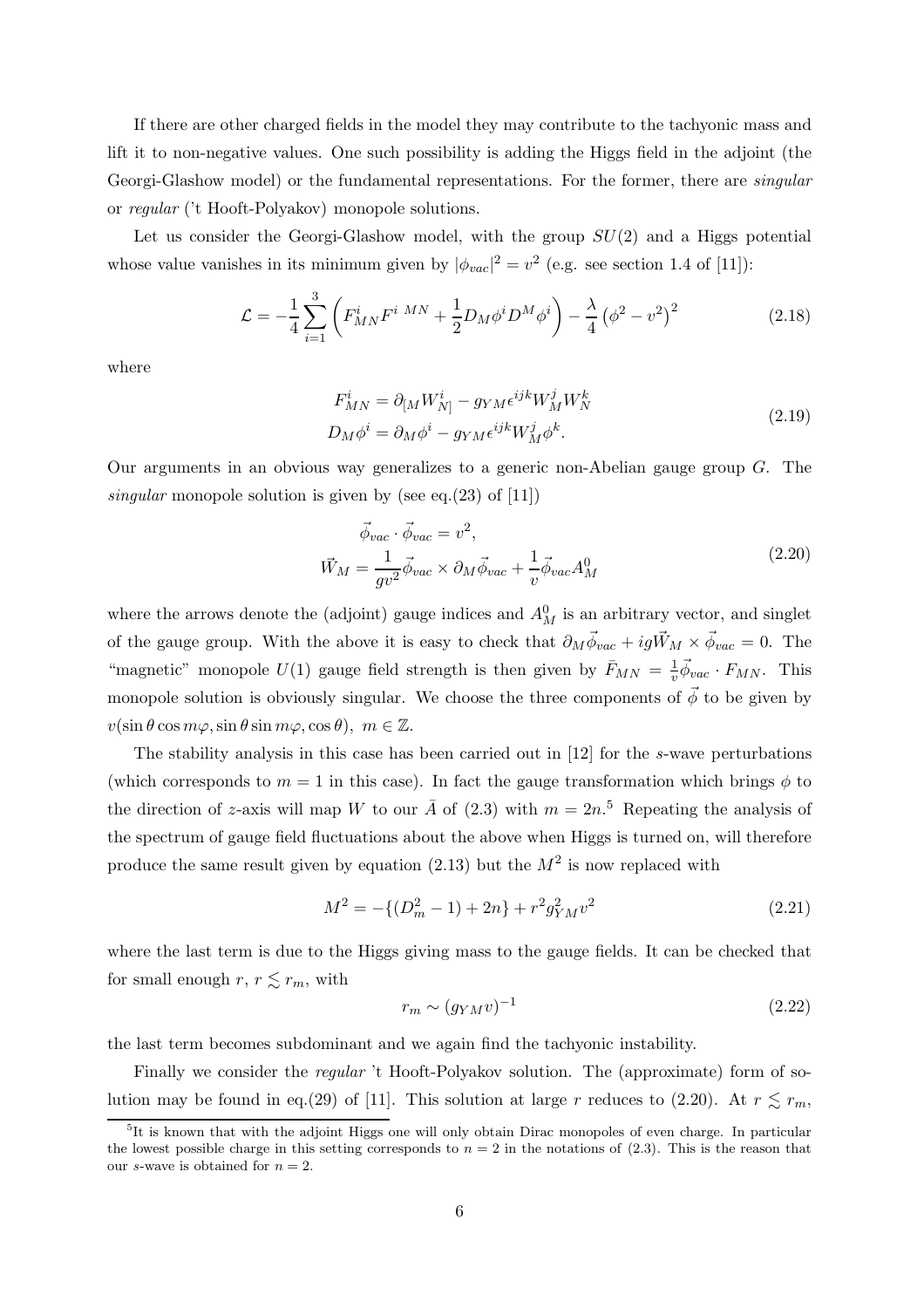however, the solution behaves differently and in particular at  $r = 0$  it is regular. In this case the monopole is an object of effective radius of  $r_m$ , rather than a point like object. The stability analysis for this case, due to the r-dependence of the background Higgs and the gauge fields becomes very messy, however, one expects this solution to be stable. This expectation is supported by topological reasons and, in our setting, by the observation that due to the monopole profile, the  $M^2$  has a non-trivial r dependence and unlike the previous case, does not change sign around  $r_m$ .

Similar arguments could be made for the fundamental Higgs case and when we have dyons.

## 2.2 The gravitational setting, instability in  $EYM(D)$  theoreis

In this section we give a brief review of the non-Abelian gravitating solutions of EYMD theory in four dimensions (for a more detailed review see [6] and references therein). These solutions can be either point like, globally regular, asymptotically flat (solitonic) or of the blackhole type. There are a number of no-go theorems assuring that stationary solitonic solutions do not exist in pure gravity or in YM theory. In gravity, this is referred to as the Lichnerovicz's theorem which follows from the fact that gravitational systems are purely attractive and hence there is no way to make a balance of forces to keep the gravitational soliton stationary. On the other hand the YM system is purely repulsive and therefore it cannot support what is called a "classical glueball".

When combined together, gravity and YM can in principle make a balance between forces to support stationary neutral solitonic<sup>6</sup> [2] or neutral and charged blackhole solutions [4]. Similar class of solutions have also been constructed for systems including a dilatonic scalar field i.e. EYMD [5].<sup>7</sup>

In this section we will take the gauge group to be  $SU(2)$  and consider four dimensional, spherically symmetric, asymptotically flat static solutions only. To summarize the results already discussed in the literature and introduce the terminology used, it is convenient to start with the most general ansatz for spherically symmetric solutions

$$
ds^{2} = \sigma^{2} N (dt + \alpha dr)^{2} - \frac{1}{N} dr^{2} - R^{2} (d\theta^{2} + \sin^{2} \theta d\phi^{2})
$$
  
\n
$$
W = aT_{3} + Im(wT_{+}) d\theta - \frac{n}{2} Re(wT_{+}) \sin \theta d\phi + \frac{n}{2} T_{3} \cos \theta d\phi
$$
\n(2.23)

where  $T_i$   $(i = 1 \cdots 3)$  are the  $SU(2)$  generators and  $T_+ = T_1 + iT_2$ . Furthermore, a is a real one form  $a = a_0 dt + a_r dr$  and the complex scalar w as well as  $\sigma, N, \alpha$  and R only depend on  $(t, r)$ . The integer  $n$  is the monopole charge.

A study of the equations of motion for the YM field indicates that for  $n \neq 2$  one should necessarily have  $w = 0$ . Solutions of this type are called *embedded Abelian* (eA), as the potential

 $6$ There is a no-go theorem stating that there exists no charged soliton in EYM [13].

<sup>7</sup> Systems including scalar fields in the non-trivial representation (fundamental or adjoint) of the gauge group, the Higgs field, have also been extensively studied under the name of EYMH [12, 15, 16, 17].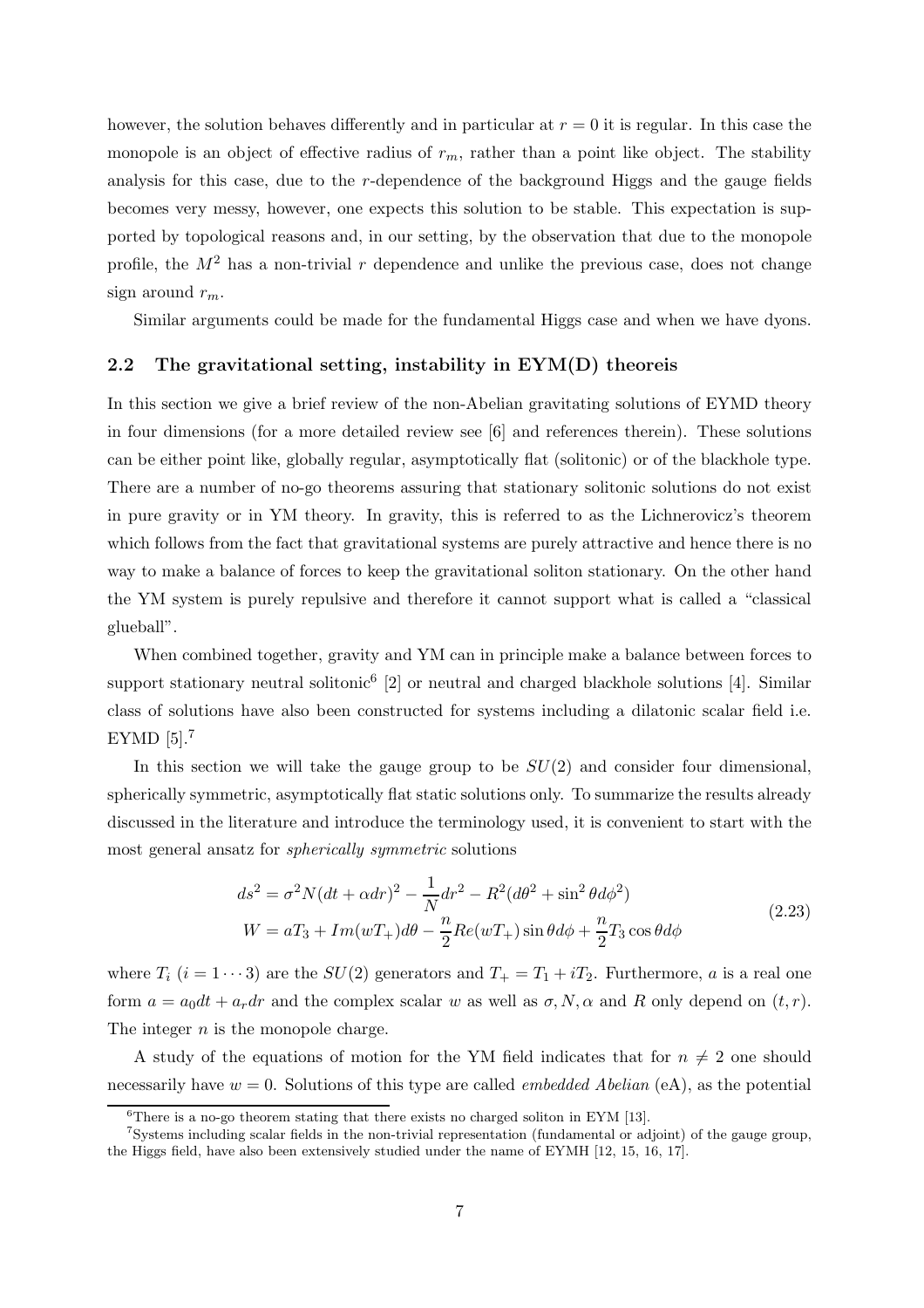in this case can be written in terms of the  $U(1)$  potential  $\mathcal{A} = Tr(WT_3) = a + \frac{n}{2} \cos \theta d\phi$ . The stationary (eA) solutions are hence, always charged and are blackholes, the so-called colored blackholes.

On the other hand, the non-Abelian (nA) solutions which can only be achieved when  $n = 2$ , may be solitonic or blackholes, but always neutral. The stability of these (nA) solutions against spherically symmetric perturbations has been extensively studied in the literature with the overall result that these solutions are all unstable. There are two classes of the unstable, tachyonic, modes; those in which the gravity fluctuations are turned off, the *topological* or *odd parity* modes, and those which also involve metric perturbations, the gravitational or even parity modes.

The above system can be generalized to the one which is more relevant to string theory, by adding a dilaton field to the EYM to end up with the EYMD system. The dilaton,  $\phi$ , couples to the YM action in the form of  $e^{2\gamma\phi}L_{YM}$  where  $\gamma \ge 0$  is a parameter. For any given  $\gamma$ , the (nA) solutions of the EYMD system as well as their stability behavior are the same as those of EYM, *i.e.* there are both odd and even parity tachyonic modes [5, 18]. The extreme limits of  $\gamma \to 0$ and  $\gamma \to \infty$  respectively correspond to the EYM and YMD (in flat space). The latter which is essentially the case we analyzed in section 2.1 has the same features of EYM i.e. the dilaton, providing a purely attractive system, can replace gravity leading to the same sort of solutions. The EYMD will thus interpolate between these extreme systems and has the same features of the two.

Another system of interest is an EYM with a cosmological constant; EYM-Λ [19]. The solutions of this system are asymptotically (A)dS for (negative) positive values of  $\Lambda$ . For  $\Lambda > 0$ , the moduli space of (nA) solutions is essentially that of the EYM system and all the solutions are still unstable, with the same tachyonic modes. For  $\Lambda < 0$ , however, the situation is different. The main difference is that, the presence of negative  $\Lambda$  allows for a new continuous family of non-Abelian charged solitonic or blackhole solutions. The stability analysis for this case shows that [20, 21], although the solutions are still generically unstable, we now have the possibility of having stable solutions which of course do not have any counterpart in the  $\Lambda = 0$  theory.

## 3 Instability of EYM(D) solutions with magnetic flux

In the previous section we reviewed the instability of the so-called non-Abelian solitonic or blackhole solutions. In this section we apply the analysis of section 2.1 to all possible *spherically* symmetric solutions to the EYM action

$$
S = \int d^4x \sqrt{-g} \left(\frac{1}{8\pi G_N} R + TrF_{MN} F^{MN}\right) \tag{3.1}
$$

when the magnetic flux  $\bar{F}_{mn}$  (2.6) is turned on. With the gauge fields of the form of (2.6) and noting that  $\bar{F}$  only takes values in the Cartan subalgebra of the gauge group G, finding solutions of the field equations is essentially identical to the one in Einstein-Maxwell theory.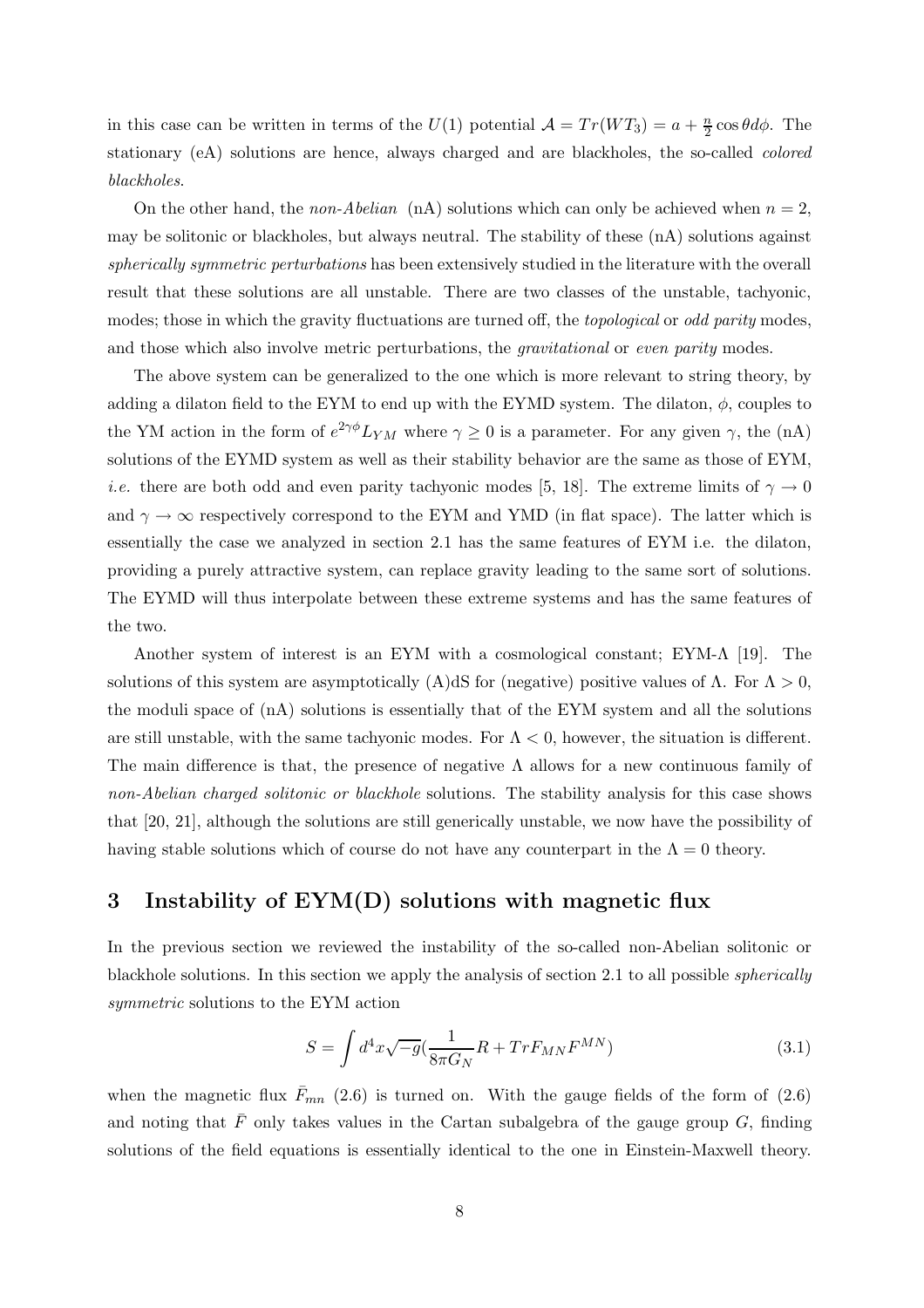These solutions, if asymptotically flat, are of the form of (magnetized) Reissner-Nordström  $(RN)$  blackholes of arbitrary magnetic charges  $n<sub>i</sub>$ . There is only one other class of solutions which are not asymptotically flat. These are non-singular and of the form of  $AdS_2 \times S^2$ . The latter may be obtained as the near horizon geometry of the extremal RN solutions.

We show that turning on gravity does not remove the instabilities we discussed in section 2.1 and the same modes of the gauge field which were tachyonic in the non-gravitational case<sup>8</sup> remain tachyonic. Hence, we are led to the conclusion that

the presence of gravity is irrelevant to the instability results of the non-gravitational case. Inclusion of dilatonic scalar fields does not alter this result. Addition of Higgs scalars, being a charged field under YM, can however push some or all of the tachyonic modes inside the horizon and thus may stabilize the system.

In section 3.1 we analyze the (in)stability of embedded Abelian, colored blackhole case. In comparison to the extensive literature on the non-Abelian solutions, the literature on the embedded Abelian case is slim and only the case with s-wave Gerogi-Glashow monopole has been considered in detail, showing that such perturbations lead to instabilities [12].<sup>9</sup> In section 3.2 we study the instability of the  $AdS_2 \times S^2$  solution. In section 3.3 we consider EYMD theory and discuss the implication of the instability to the attractor mechanism.

#### 3.1 Instability of generic 4d colored blackholes

The (in)stability analysis of a colored, magnetized RN blackhole amounts to studying (2.13) with the proper choice for the metric  $g_{\mu\nu}$ . In order that we take the metric of the form

$$
ds^{2} = -fdt^{2} + f^{-1}dr^{2} + b^{2}d\Omega_{2}^{2}
$$
\n(3.2)

where f and b are functions of r. Equation  $(2.13)$  written with this metric yields

$$
-f^{-1}\partial_t^2 V_+ + \partial_r(f\partial_r V_+) - \frac{1}{b^2}M^2 V_+ = 0
$$
\n(3.3)

where  $M<sup>2</sup>$  has the same expression as in (2.14). For concreteness, we take the gauge group to be  $SU(2)$  for which the spectrum of  $M^2$  has a simple form. To analyze the above equation, define the new coordinate  $\rho$ 

$$
d\rho = f^{-1}dr.\tag{3.4}
$$

In this new coordinate system the metric becomes  $ds^2 = f(-dt^2 + d\rho^2)$ . Replacing

$$
V_{+} = e^{iEt}\psi(\rho),
$$

<sup>&</sup>lt;sup>8</sup>In the RN solutions generically there are four parameters (or quantum numbers) appearing, the Newton constant  $G_N$ , the Yang-Mills coupling  $q_{YM}$ , and monopole charges  $n_i$  and the ADM mass of the blackhole. By non-gravitational limit we mean  $G_N \to 0$  keeping the other parameters fixed.

 ${}^{9}$ Reference [12] also considers some tensorial non spherically symmetric modes. As discussed in section 2.1, however, for a generic monopole of charge n, e.g. in the  $SU(2)$  gauge theory, the spin of the tachyonic mode is  $n/2 - 1$ . Our discussion applies to modes belonging to any representation of the rotation  $SU(2)$ , tensorial as well as spinorial.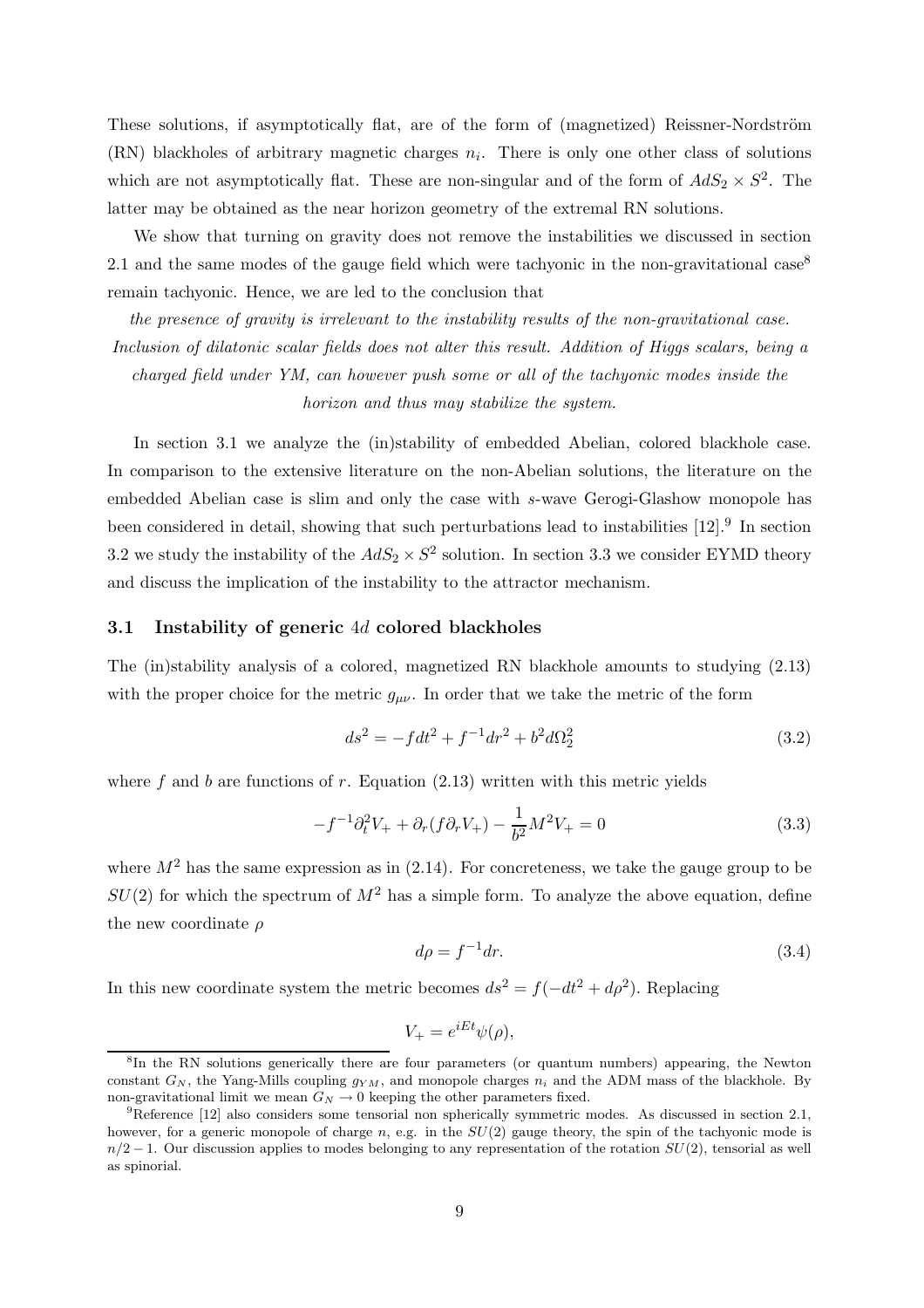equation  $(3.3)$  then takes the form of a Schrödinger equation

$$
-\partial_{\rho}^{2}\psi + U(\rho)\psi = E^{2}\psi,
$$
\n(3.5)

with the energy  $E^2$  and the potential  $U(\rho)$ 

$$
U(\rho) = \frac{f}{b^2}M^2.
$$
\n(3.6)

The question of instability, like the flat space case, therefore reduces to the existence of normalizable, negative  $E^2$  states (the bound states). The normalizability condition should now be imposed taking the non-flat background metric into account. That is,

$$
\int d\rho \sqrt{f} b^2 |\psi|^2 < \infty. \tag{3.7}
$$

For the asymptotically flat case, like ours, at large  $r$  (where the normalizability concerns may arise) the measure reduces to that of standard flat space  $r^2dr$ . This question could be answered once the function f is specified. (One should also note that functions f and b should be written in terms of  $\rho$ .) In the cases of interest for us we are dealing with blackholes and hence the function  $f(r)$  vanishes at the horizon and generically we have inner and outer horizons, respectively  $r_$ and  $r_h$ . The Schrodinger equation should be analyzed for  $r \geq r_h$ . The wave-function  $\psi$  should vanish for  $r < r_h$ , as the region inside the horizon is cut-off from the rest of the space.

As the first example let us consider the *extremal* Reissner-Nordström  $(RN)$  case, where

$$
f = (1 - \frac{Q}{r})^2, \qquad b = r \tag{3.8}
$$

Q and the monopole charge n are related as

$$
Q = \frac{n}{2g_{YM}}\sqrt{4\pi G_N} \equiv \frac{n}{2g_{YM}} M_{Pl}^{-1}.
$$
\n(3.9)

In this case the explicit relation between  $\rho$  and r is

$$
\rho = r - Q + 2Qln \frac{r - Q}{Q} - \frac{Q^2}{r - Q}
$$
\n(3.10)

where, for convenience, we have chosen the integration constant such that  $r = 2Q$  corresponds to  $\rho = 0$ . Note that  $\rho$  ranges from  $-\infty$  to  $+\infty$  as r ranges from the horizon  $r_h = Q$  to  $+\infty$ . This coordinate does not cover the region inside the horizon. The  $(\rho, t)$  coordinate system is usually called the Regge-Wheeler coordinates.

It is easy to see that  $\rho = \pm \infty$  are inflection points of the potential and that U vanishes at these points. Furthermore,  $U(\rho)$  has one more extremum at  $\rho = 0$  which is a minimum for negative  $M^2$  and a maximum for positive  $M^2$  and its value at this extremum is  $\frac{M^2}{16Q^2}$ .  $U(\rho)$ is smooth everywhere and  $U(\rho) = U(-\rho)$ . The case of interest for us is of course when  $M^2$  is negative which is depicted in Fig.1.

Qualitatively our quantum mechanical problem is very similar to the motion of a particle in a potential of the form  $\frac{M^2}{cosh^2 \rho}$  (the latter has been discussed in [22]). This potential has a finite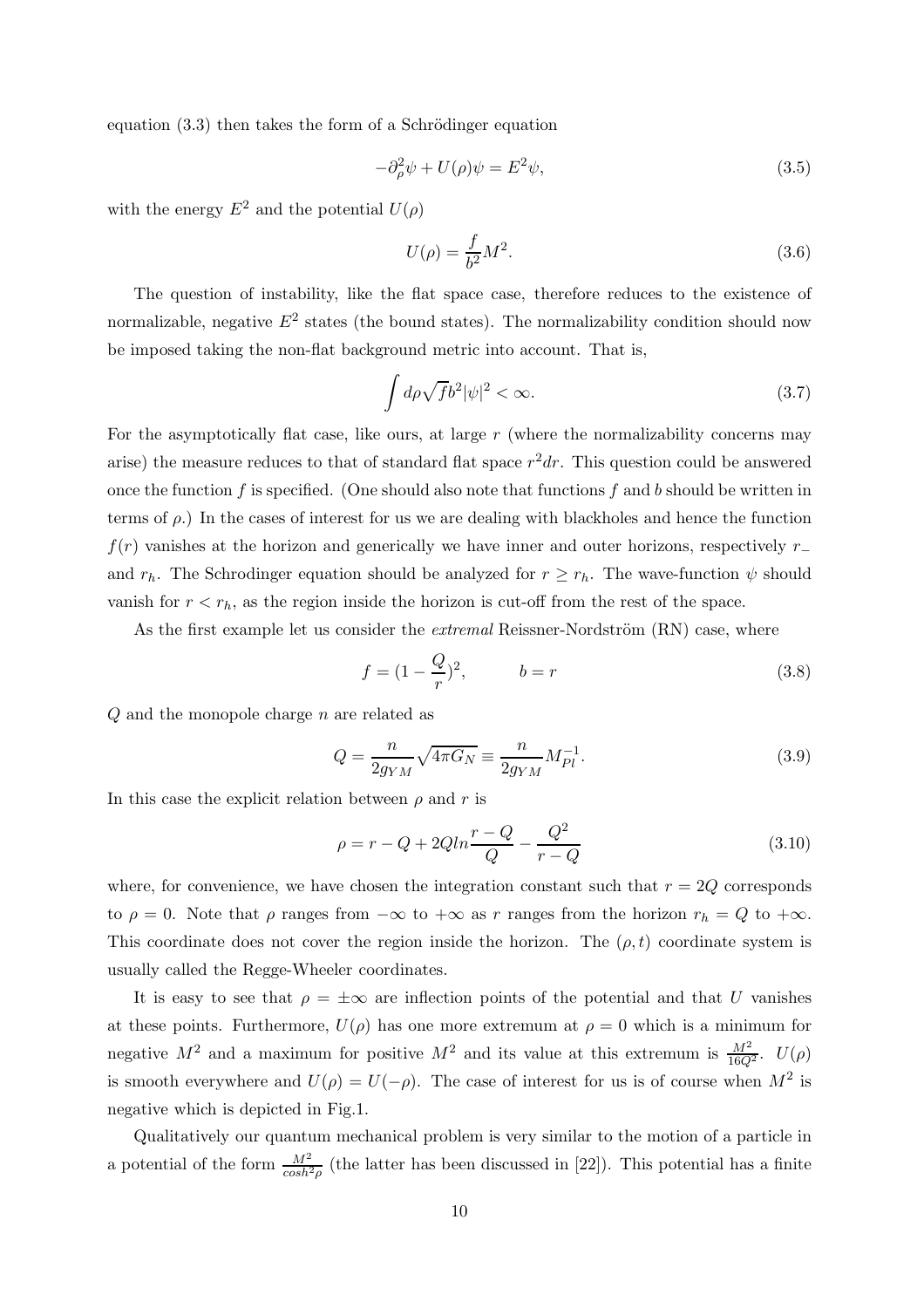

Figure 1: The Potential given in eq.(3.6) for the Extremal Reissner-Nordström blackhole, with  $M^2 = -n/2$ . This potential has negative energy bound states.

number of of normalizable discrete modes (bound states) for  $\frac{M^2}{16Q^2} \le E^2 \le 0$ . For  $E^2 \le \frac{M^2}{16Q^2}$ of course there will be no solutions. Existence of negative energy bound states, as discussed earlier, means that the unstable modes, *i.e.* the modes which grow exponentially in time, which were also present in the flat background survive even when the back reaction of the magnetic monopole on geometry is taken into account.

One may repeat the above analysis for more general non-extremal cases where

$$
f(r) = \frac{1}{r^2}(r - r_-)(r - r_h).
$$

The qualitative behavior of the potential is essentially the same as the extremal case. That is, for negative  $M^2$  the potential  $U(\rho)$  has a minimum outside the horizon, and it is always negative. Furthermore, in the  $\rho \to \pm \infty$ ,  $U(\rho)$  asymptotes to zero.

Let us now add the non-singlet scalar field, the Higgs field. As discussed in section 2.1, this is done by replacing the  $M^2$  by  $M^2 + g_{YM}^2 v^2 b^2$  (*cf.* eq.(2.21)).  $U(\rho)$  becomes,

$$
U(\rho) = \frac{(r - r_{-})(r - r_{h})}{r^{2}} (g_{YM}^{2}v^{2} + \frac{M^{2}}{r^{2}})
$$
\n(3.11)

where v is the Higgs expectation value and  $\rho$  and r are related as in (3.10). The potential  $U(\rho)$ , unlike the previous case does not necessarily have bound states. As the expectation value of the Higgs field increases, the minimum of  $U(\rho)$  is pushed behind the horizon. This can eventually result in a potential without any bound states and hence large Higgs vev can remove the instability10. Intuitively and as a rough measure, when we add Higgs there are two length scales in the problem, one is the horizon size  $r_h$  and the other is the monopole size  $r_m$  (2.22). When  $r_h > r_m$  the monopole is completely sitting behind the horizon and hence the instability analysis is similarly to a "point" charge. In this case, although the potential has a minimum, its minimum is sitting behind the horizon and hence do not form a bound state. Therefore, we do not see the instability. When  $r_m > r_h$  we have a smoothed out, extended monopole. As has

 $10$ This observation had already been made in [12] for the s-wave instabilities.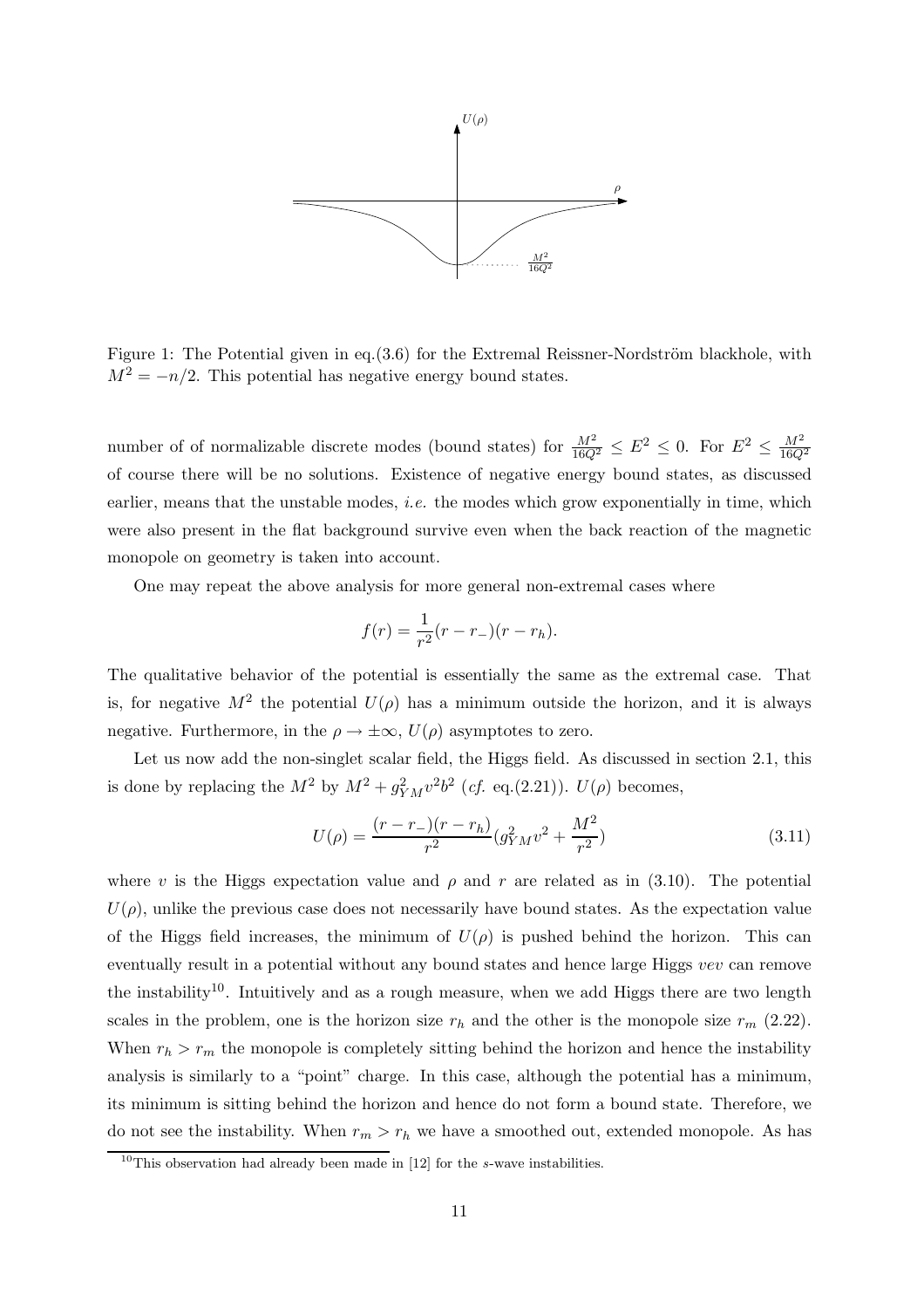been depicted in Fig.2 in this case the potential does have the possibility of bound state, and hence the instability. The same qualitative features remain when we consider non-extremal case with the Higgs. The above potential generalizes the results of [12] to the case with arbitrary monopole charge.



Figure 2: The potential for generic RN blackhole with the Higgs. As we increase the Higgs expectation value v the minimum of the potential is pushed to the left and eventually can be removed. The Figure on the left show the case with a large Higgs and the right one shows the case with small v.

It turns out that bound states and hence unstable modes appear if  $M^2 < 0$  and if

$$
\frac{g_{YM}}{2\pi}M_{bh} < \frac{c\sqrt{-M^2}M_p^2}{v} + \frac{v}{c\sqrt{-M^2}}\frac{n^2}{4} \tag{3.12}
$$

where  $M_p$  is the planck mass and  $M_{bh} = \frac{r_-+r_h}{2G}$  $\frac{2H+h}{2G}$  is the ADM mass of the blackhole. *c* is a positive number smaller than one and arises from the details of quantum mechanics analysis of having a bound state. For the extremal case,  $M_{bh}G = Q$ , c approaches one.

# 3.2 Instability in  $AdS_2 \times S^2$  background

In this part we consider the other class of solutions to the EYM theory in which the field strength is given by (2.6), the  $AdS_2 \times S^2$ . This solution can be obtained as the near horizon geometry of extremal colored blackholes and hence this case is of particular interest because of its possible relevance to the attractor mechanism [23, 24]. It has been discussed that the instability in such systems is completely determined by the large distance behavior of the radial equation [15]. In this section we show that the instability we have discussed in the previous sections is also seen in the near horizon geometry.

It is straightforward to check that the  $AdS_2 \times S^2$ :

$$
ds^{2} = R_{1}^{2}(-f(r)dt^{2} + f^{-1}dr^{2}) + R_{2}^{2}d\Omega_{2}^{2}
$$
\n(3.13)

where  $R_1$  and  $R_2$  are respectively radii of the  $AdS_2$  and  $S^2$  parts, and  $f(r)$  is

$$
f(r) = r2
$$
 for the Poincaré' patch  

$$
f(r) = 1 + r2
$$
 in the global AdS coordinates (3.14)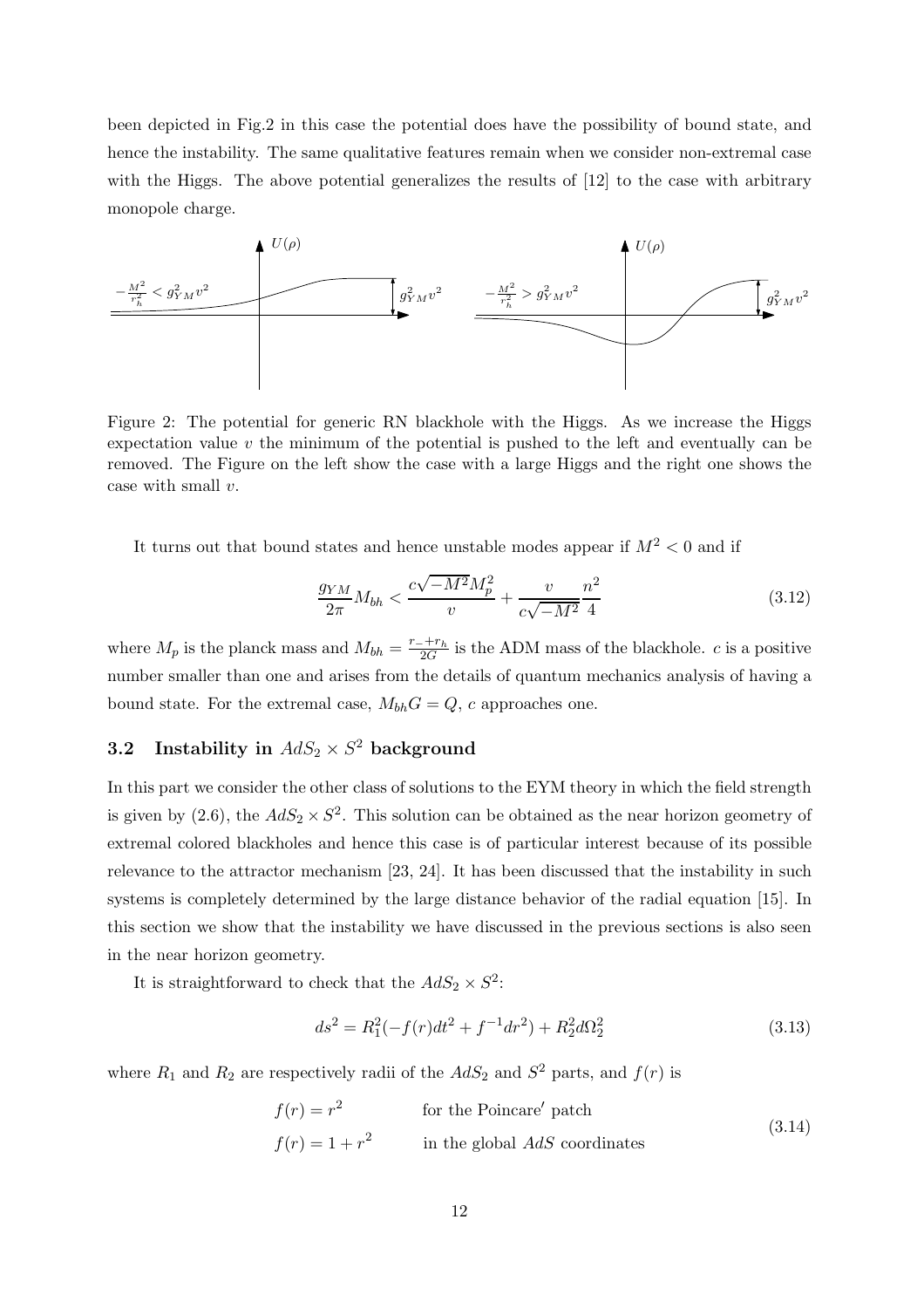when  $R_1 = R_2 = Q$  is a solution to our EYM theory. This solution can be obtained in the near horizon limit of the four dimensional extremal Reissner-Nordström blackhole of previous section. Although for our case, the EYM theory and when four dimensional cosmological constant is zero, always  $R_1 = R_2$ , in our analysis we keep the  $AdS$  and the sphere radii arbitrary.

Our instability analysis goes through the same as before. We end up with looking for the possible bound states of the Schrödinger equation  $(3.5)$ , in which the potential is given by  $(3.6)$ with b replaced by  $R_2$ . That is, <sup>11</sup>

$$
U(\rho) = \begin{cases} \frac{R_1^2}{R_2^2} M^2 \frac{1}{\rho^2} & -\infty < \rho < +\infty \\ \frac{R_1^2}{R_2^2} M^2 \frac{1}{\cos^2 \rho} & -\frac{\pi}{2} < \rho < +\frac{\pi}{2} \end{cases}
$$
 in the global AdS coordinates (3.15)

To explore the bound states and discuss the instability we need to impose the correct normalizability and boundary conditions. In the case where we have a causal boundary, like the  $AdS<sub>2</sub>$  case, the suitable boundary condition for the wave function is that of a particle inside a box, with the walls of the box at the position of the boundary, *i.e.*  $\rho = 0$  in the Poincare' patch and  $\rho = \pm \pi/2$  for the global  $AdS_2$ . The form of the potential for negative  $M^2$  is depicted in Fig.3. The normalization conditions read

$$
\int_0^\infty d\rho\; \frac{1}{\rho} |\psi|^2 < \infty \qquad \text{for the Poincaré' patch}
$$

and

 $\int_0^{\pi/2}$ 



Figure 3: The potentials for the  $AdS_2$  case when  $M_0^2 = \frac{R_1^2}{R_2^2} M^2$  is negative. The left figure corresponds to the Poincare' patch (as well as to the flat space) and the one on the right corresponds to the global coordinate.

The above Schrödinger equation is in fact exactly the same as the wave equation for a massive scalar field of mass squared  $M_0^2 = \frac{R_1^2}{R_2^2} M^2$  in the  $AdS_2$ . Normalizable negative energy

<sup>&</sup>lt;sup>11</sup>Note that the  $AdS_2$  case is special in the sense that it has two disconnected one dimensional boundaries [25]. In our case this means that the range of  $\rho$  coordinate can be extended to the full range of  $(-\infty, +\infty)$  in the Poincare' patch, and to  $\left(-\frac{\pi}{2},+\frac{\pi}{2}\right)$  in the global  $AdS_2$ . The boundaries are then located at  $\rho=0$  for the former and at  $\rho = \pm \frac{\pi}{2}$  for the latter.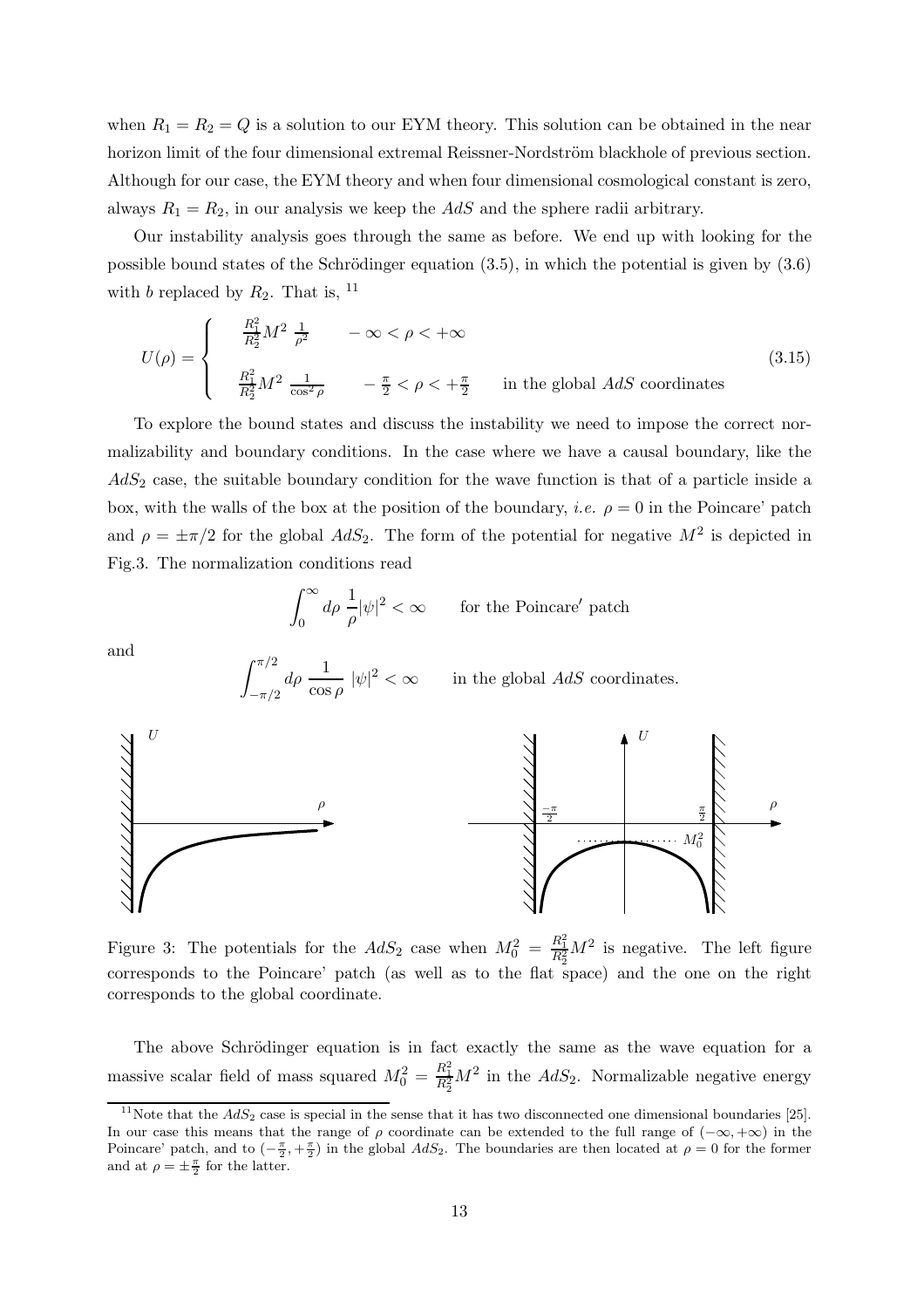states exist if  $M_0^2 < -1/4$ . To see this, let us for example consider the Schrödinger equation for the Poincare' coordinates and focus on the equation around  $\rho = 0$ . The solutions can be of the form  $\psi \sim \rho^{\beta}$ , where  $\beta$  satisfies (3.3) with  $M^2$  replaced by  $M_0^2$ . As in the flat space case in order to have instability,  $\beta$  should be a complex number. The above discussion results in the well-known fact that, to have tachyonic instability coming from a minimally coupled scalar in an AdS background, we need to violate the Breitenlohner-Freedman bound [26], which for the  $AdS_2$  case is exactly  $M_0^2 < -1/4$ . For the case when the four dimensional cosmological constant vanishes,  $R_1 = R_2$  and hence  $M_0^2 = M^2$ . If we choose our non-Abelian gauge group to be  $SU(2)$ , with a monopole charge  $n (n > 1)$ ,  $M_0^2 = -n/2$  (*cf.* discussions of section 2.1) and hence we have tachyonic instability.

Here we briefly address the case  $R_1 \neq R_2$ . This happens when we study near horizon limit of an extremal charged blackhole in a background of non-vanishing four dimensional cosmological constant  $\Lambda$  [9, 28]. We then have

$$
R_2^{-2} - R_1^{-2} = 2\Lambda, \qquad Q^2 = R_2^2 (1 - R_2^2 \Lambda)
$$

where Q and the monopole charge n are related as in (3.9). Therefore, by tuning up  $|\Lambda|$  we can increase the  $R_2/R_1$  ratio. When  $\frac{R_1^2}{R_2^2}$  ratio exceeds  $1/2n$  we do satisfy the Breitenlohner-Freedman bound and hence there is no tachyon instability. More detailed and exhaustive analysis of this case, when a non-zero cosmological constant is turned on, is postponed to future works [27].

It is readily seen that for both cases we do have bound states and hence the persistence of the instability. It is remarkable that in the Poincare' patch the potential in terms of  $\rho$  has exactly the same expression as the similar case in the flat space  $(cf.$  equation  $(3.3)$ ). Note also that, it is AdS in the Poincare patch that is obtained as the direct result of taking the near horizon limit. This may give a direct realization of the observation we made in the beginning of this section.

As another remark we would like to note that in taking the near horizon limit we are replacing the localized charges with fluxes (see e.g. [28]). This in particular implies that the instability result is not limited to the charges and "monopole" configuration, but is a generic feature for the cases we are dealing with non-vanishing non-Abelian fluxes.

### 3.3 Instability in EYMD and implications for the attractors

So far we have mainly focused on the EYM theory with a simple gauge group  $G$ . We also discussed the EYMH theory and argued how addition of a Higgs field can change the (in)stability of the background magnetic flux. Here we would like to address implications of addition of the singlet scalar fields (the dilatons) to EYM. This is the case of relevance to the attractor mechanism [10]. The attractor mechanism simply states that the near horizon geometry of the extremal charged blackholes only depends on the charges and is independent of the other details of the theory, and in particular the moduli, if present [10]. In other words, there are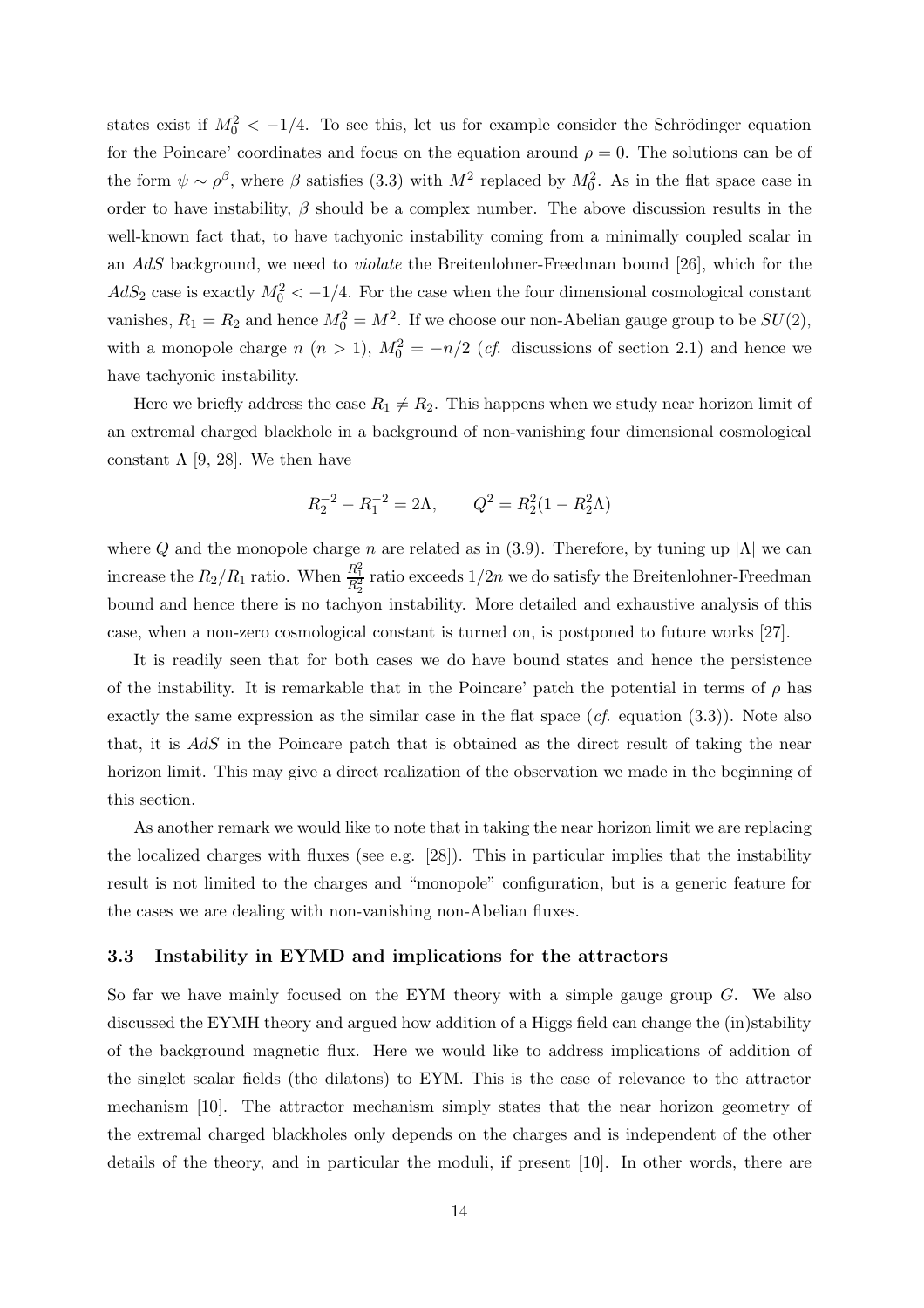(infinitely) many extremal blackhole solutions which reduce to the same solution in the near horizon geometry and that the dynamics on the horizon is decoupled from the dynamics of the rest of the space [23]. This result has been used to study the entropy of the extremal blackholes [28] and to identify the micro-state counting of these blackholes [29].

For the cases where we have a single dilaton field and a simple gauge group  $G$ , presence of the dilaton field does not essentially change the equations of motion for the gauge fields and following the line of computations we have presented here, one can readily show that the same mode of the gauge field fluctuation which we have shown to be tachyonic remains tachyonic in the spherically symmetric magnetized solutions of the EYMD theory.

In order to study the implications for the attractor mechanism, recalling that when only the magnetic charges (fluxes) are turned on one needs to have more than one  $U(1)$  factors (e.g. see [10]), we consider a more general case of the EYMD theory where our gauge group is a product of several simple factors and also several dilaton fields are present:

$$
S = \int d^4x \sqrt{-g} \left(\frac{1}{8\pi G_N} R + Tr F_{MN}^a F^{bMN} f_{ab}(\phi) - g(\phi)_{ij} \partial_M \phi^i \partial^N \phi^j\right) \tag{3.16}
$$

where a, b run over  $1, \dots, k$  (k is the number of simple factors in the generic gauge group G),  $\phi^i$ are scalar dilaton fields and the range of  $i, j$  could be arbitrary, independent of  $k, g_{ij}$  is the metric on the moduli space of the dilaton fields. Gauge invariance implies that  $f_{ab}(\phi) = e^{\alpha_{ai}\phi^i} \delta_{ab}$ .

The extremal solutions of the above EYMD theory are of relevance to the attractor mechanism [10]. For concreteness let us choose the gauge group to be  $SU(2) \times SU(2)$  (i.e.  $k = 2$ ) and take a model with a single dilaton and  $f_{ab}(\phi) = \delta_{ab}e^{\alpha_a \phi}, a, b = 1, 2$ . The exact attractor solution of reference [10] can be readily embedded in this model. As shown in this reference for  $\alpha_1\alpha_2 < 0$  there exits an *exact* attractor solution. Assuming  $\phi = const$ , the monopole and blackhole configuration of previous section will correspond to the zeroth order solution of [10]. It is clear that the analysis of sections 2.4.2 to 2.4.4 of this reference can be carried through verbatim. The instability in non-Abelian flux backgrounds, however, still remains there, when the background charge is different from  $n = 1$  for each  $SU(2)$ . It is also straightforward, along the line of section 3.2, to check that the  $AdS_2 \times S^2$  type solutions to the above EYMD theory are also unstable. In an obvious way one can show that the instability remains for (the extremal) solutions to the above EYMD (3.16) in its most general form.

As we discussed, the solutions to the EYMD theories which show the attractor behavior, independently of the value of the dilaton fields at infinity and the moduli, all suffer from the tachyonic instability and the runaway behavior in the small fluctuations of some of the components of the gauge fields. Thus except for the values of the magnetic charge  $n = 1$  for each  $SU(2)$  factor, before studying the attractor property, it is therefore necessary to address the instability issue first.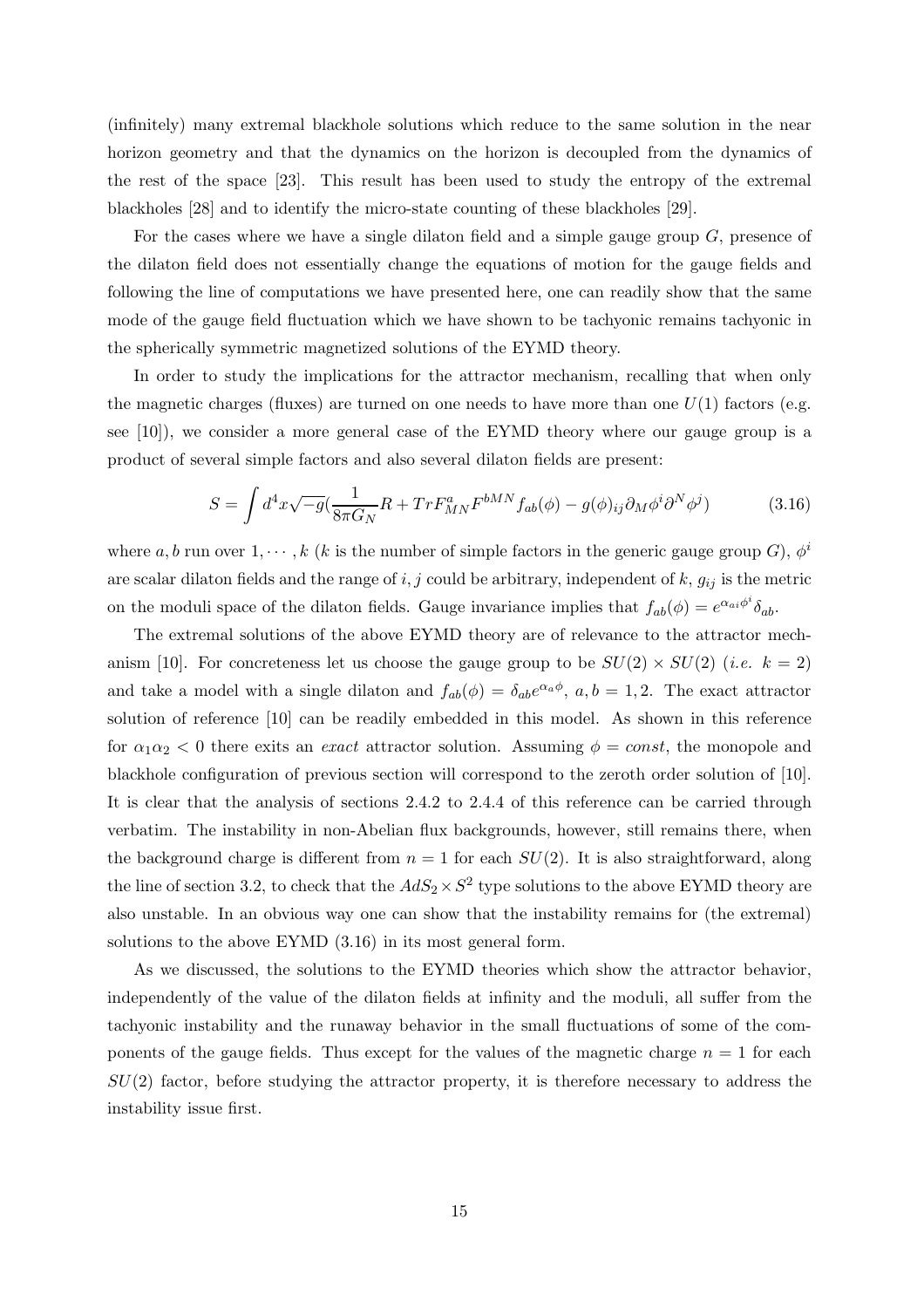## 4 Relevance of colored blackholes to string theory

We have discussed that EYMD theories have unstable regular or blackhole solutions. The instability manifests itself in the modes with imaginary frequency. The EYM and YMD theories are two specific limits of the EYMD theory. In this part we discuss the relevance of EYMD theories to string theory.

### 4.1 Non-Abelian gauge theories and Calabi-Yau compactifications

Let us start with standard 10d superstrings and first consider the heterotic strings compactified down to 4d. The low energy effective theory obtained in this way is generically a 4d (super)gravity theory plus some scalars (dilatons) and some gauge fields. In the toroidal compactification, we start with  $E_8 \times E_8$  or  $SO(32)$  10d heterotic strings and end up with  $\mathcal{N} = 4$ supergravity in 4d with gauge group which is a subgroup of  $E_8 \times E_8$  or  $SO(32)$ , plus 12 other  $U(1)$  vector fields coming from the ten dimensional metric and two form B-field upon KK reduction <sup>12</sup>. In a generic point of the moduli space, where all the 16  $E_8 \times E_8$  or  $SO(32)$  Wilson line moduli are turned on, the gauge group is Higgsed down to  $U(1)^{16}$  [30]. Similarly, if we start with type I, type II or M theories, upon toroidal compactification to 4d, generally we obtain a 4d supergravity with  $U(1)^{28}$  gauge group. Therefore, at generic points of moduli spaces of string/M theory toroidal compactifications non-Abelian gauge groups may be completely broken, and hence the instability discussed here, does not show up.<sup>13</sup> At non-generic points, where some of the Wilson line moduli are not turned on, we do obtain non-Abelian gauge groups.

The toroidal compactification, although the simplest, is not the most interesting string compactification. A phenomenologically viable string compactification should lead to non-Abelian GUTs or the standard model. For this purpose the Calabi-Yau (CY) compactification is a better choice. In this case, for the heterotic or type I case, in the non-generic points of the compactification moduli space, we obtain non-Abelian gauge groups which are subgroups of  $E_8 \times E_8$  or  $SO(32)$ . In these cases we again face the generic instability of the colored blackholes we discussed here. Even if we are only interested in classical configurations which are free of these instabilities, the fact that these states exist among the classical solutions of the theory, at quantum level, can induce instability.

### 4.2 Non-Abelian gauge theories in G/H compactifications

The other class of compactifications which leads to non-Abelian gauged supergravities in 4d are compactification on non-Ricci-flat manifolds, e.g.  $G/H$  coset manifolds, G being a compact group. In these cases the isometries of the compactification manifold,  $G$ , appears as the gauge

<sup>&</sup>lt;sup>12</sup>It is possible that in the self T-dual points of the compactification moduli space this Abelian  $U(1)^{12}$  enhances to non-Abelian  $SU(2)^{12}$  or other larger groups of rank 12 [30].

<sup>&</sup>lt;sup>13</sup>It is worth noting that closed strings on a torus, when a background magnetic flux larger than some critical value is turned on, contain tachyonic modes [31]. It has been argued that this tachyonic instability can signal a phase transition in the system [31].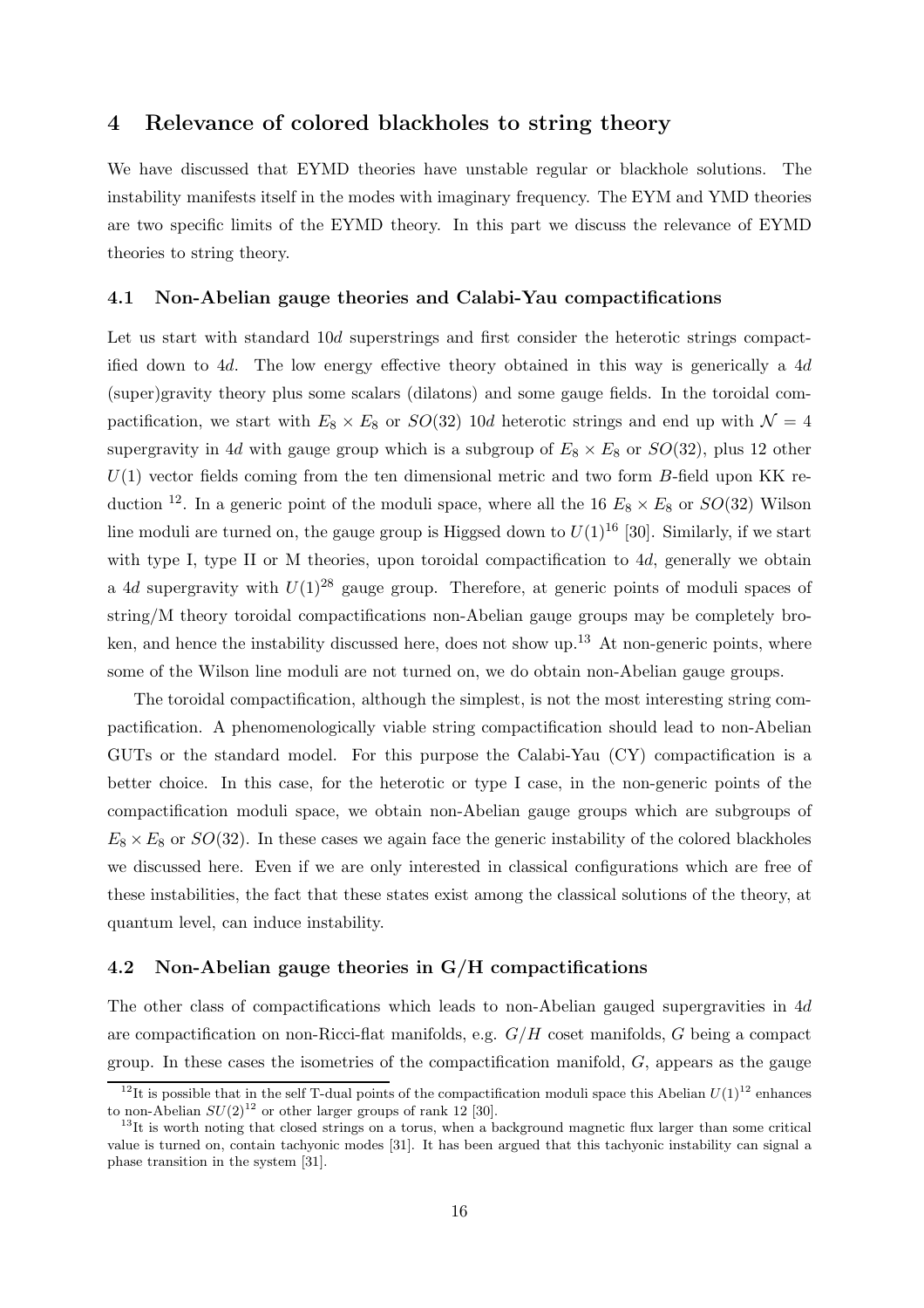group in the lower dimensional theory. Moreover, generically we also obtain a non-vanishing cosmological constant in the lower dimensional theory. The value of the cosmological constant is proportional to the scalar curvature of the compactification manifold, though with the opposite sign. Hence, in these cases we are dealing with (supersymmetric) EYMD-Λ theory. As discussed in section 2.2, appearance of  $\Lambda$  does not generically cure the instability of non-Abelian solutions. There is, however, the possibility of having stable non-Abelian solutions. The EYMD-Λ theory will be dealt with in more detail in an upcoming publication [27].

As the last class we mention the warped compactifications. Here the non-Abelian gauge symmetry can appear in two ways. Either it arises from the bulk gauge fields somehow confined to the branes [32], or from the internal degrees of freedom on the branes, as in the Horava-Witten scenario [33] or its generalizations and variants. In either cases we face the instability discussed here and before using these setups for any model building the instability issue should be addressed.

## 5 Concluding remarks

In this paper we have studied the instability of general spherically symmetric solutions of four dimensional EYMD theories with a constant (magnetic) field strength on the sphere. We showed that the same mode which causes the instability in the gravitation cases is also present in the non-gravitational case. The instability is due to the fact that the lowest modes of gauge bosons in the background of a Dirac magnetic monopole on the flat space-time is "tachyonic" and has an exponential growth in time.

We showed that a Dirac magnetic monopole of a generic charge in a non-Abelian gauge theory causes instability in the fluctuations of the gauge fields. We should stress that, as discussed in section 2.1, although this statement is true for a generic charge there exists cases corresponding to the minimum allowed value of charges that there are no tachyons and are hence stable. For example, for the  $SU(2)$  gauge group, that is  $n = 1$ . As discussed in section 3, these cases remain stable when gravity is turned on.

One may wonder about the dynamics of the tachyon and ask for a tachyon condensation mechanism with or without gravity. One should note that the tachyon is a feature of the linearized analysis. Its exponential growth will eventually make the linearized analysis invalid. A tachyon condensation of some kind may be the final fate of this instability. However, for this an independent analysis is called for.

An interesting outcome of our main result, which was indeed our original motivation for looking into this problem, concerns the attractor mechanism [9, 10] in extremal (supersymmetric or non-supersymmetric) blackholes. These are charged blackhole solutions to Einstein-Maxwell-Dilaton theory. According to the attractor mechanism the near horizon behavior of the blackhole solution is independent of the value of the dilatonic fields and only depends on the charges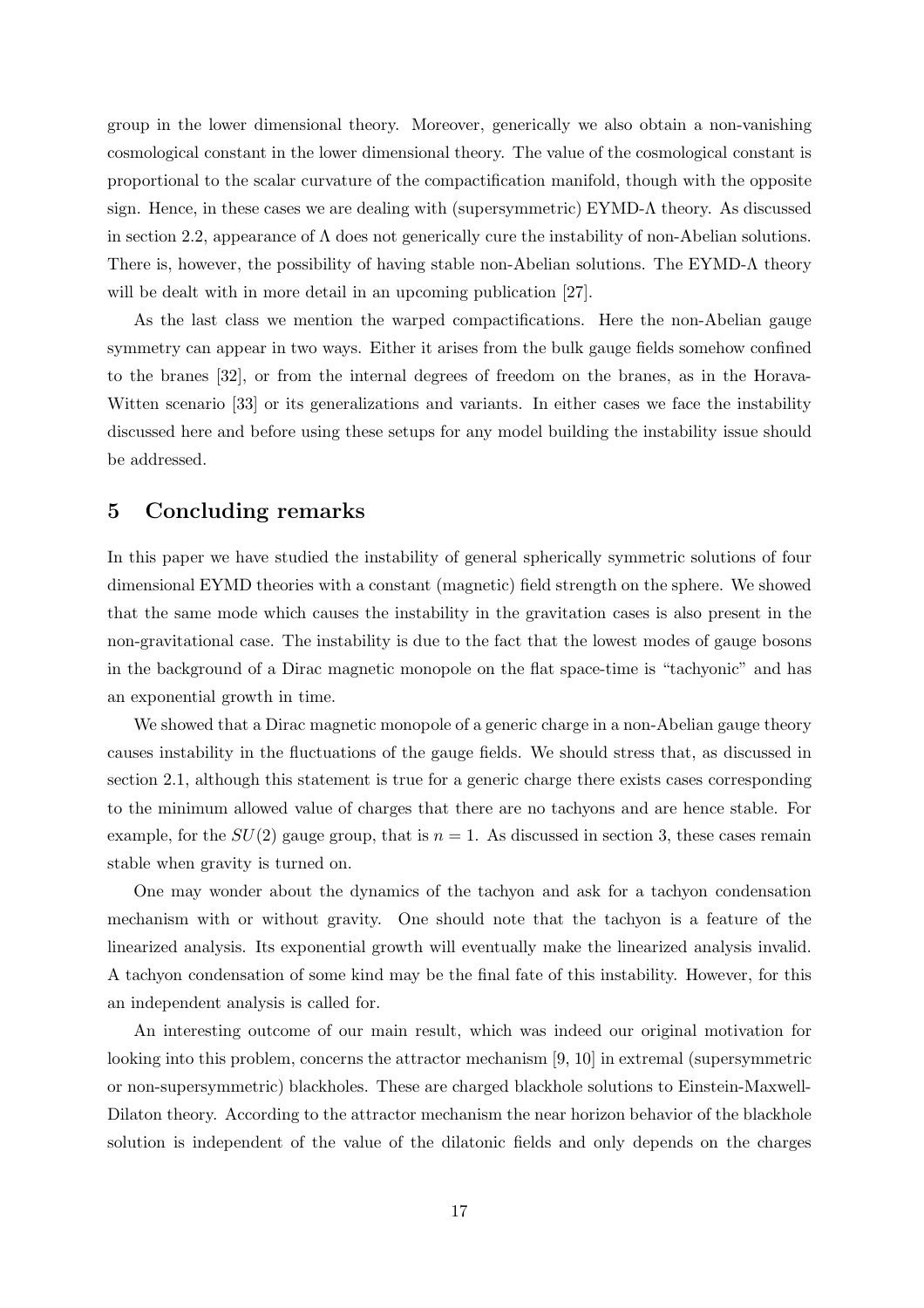defining the solution. In the case of the colored black holes, due to the instability discussed here, the straightforward application of the attractor mechanism becomes questionable.

The instability of the colored blackholes can also be relevant to resolving the moduli problem in string compactification and removing some of the pieces of the string landscape [34]. In a sense this instability could be used as another criterium for distinguishing the swampland from the landscape [35].

Here we mainly focused on the EYM theory in four dimensions. One of the cases which is of outmost interest is the EYM-Λ theories. As briefly discussed in section 4.2 these theories are very relevant to string theory. It is interesting to study the (in)stability of the embedded Abelian, colored blackhole solutions in the context of 4d gauged supergravities [27]. Among this class the case of 4d  $SO(8)$  gauged supergravity, which is related to M-theory on  $S^7$  and the stability of the 4d AdS-RN blackholes are of particular interest. It will also be very interesting to generalize our analysis of section 3 to the cases in higher dimensions and check whether the tachyonic modes still persist. We would expect that the kind of instability present in four dimensions should also appear in higher dimensions. This expectation should, however, be checked by explicit computations. One of the most interesting cases concerns the charged blackhole configurations of the 5d  $SU(4)$  gauged supergravity, arising from  $IIB/S<sup>5</sup>$ . These are the cases relevant to the AdS/CFT duality [27].

## Acknowledgements

We are grateful to Gary Gibbons for bringing some old references on the subject of colored black holes and their instabilities to our attention. We would like to express our gratitude to the organizers of the Third Crete Regional Conference where this project was initiated. A.E.M would also like to thank the high energy section of the Abdus-Salam ICTP where some of this research was carried out.

## References

- [1] A. Sen, "Black hole solutions in heterotic string theory on a torus," Nucl. Phys. B 440, 421 (1995) [arXiv:hep-th/9411187].
- [2] R. Bartnik and J. Mckinnon, "Particle-Like Solutions Of The Einstein Yang-Mills Equations," Phys. Rev. Lett. 61, 141 (1988).

J. A. Smoller and A. G. Wasserman, "Existence of infinitely many smooth, static, global solutions of the Einstein / Yang-Mills equations," Commun. Math. Phys. 151, 303 (1993).

[3] P. Van Nieuwenhuizen, D. Wilkinson and M. J. Perry, "On A Regular Solution Of 'T Hooft's Magnetic Monopole Model In Curved Space," Phys. Rev. D 13, 778 (1976). M. J. Perry, "Black Holes Are Colored," Phys. Lett. B 71 (1977) 234.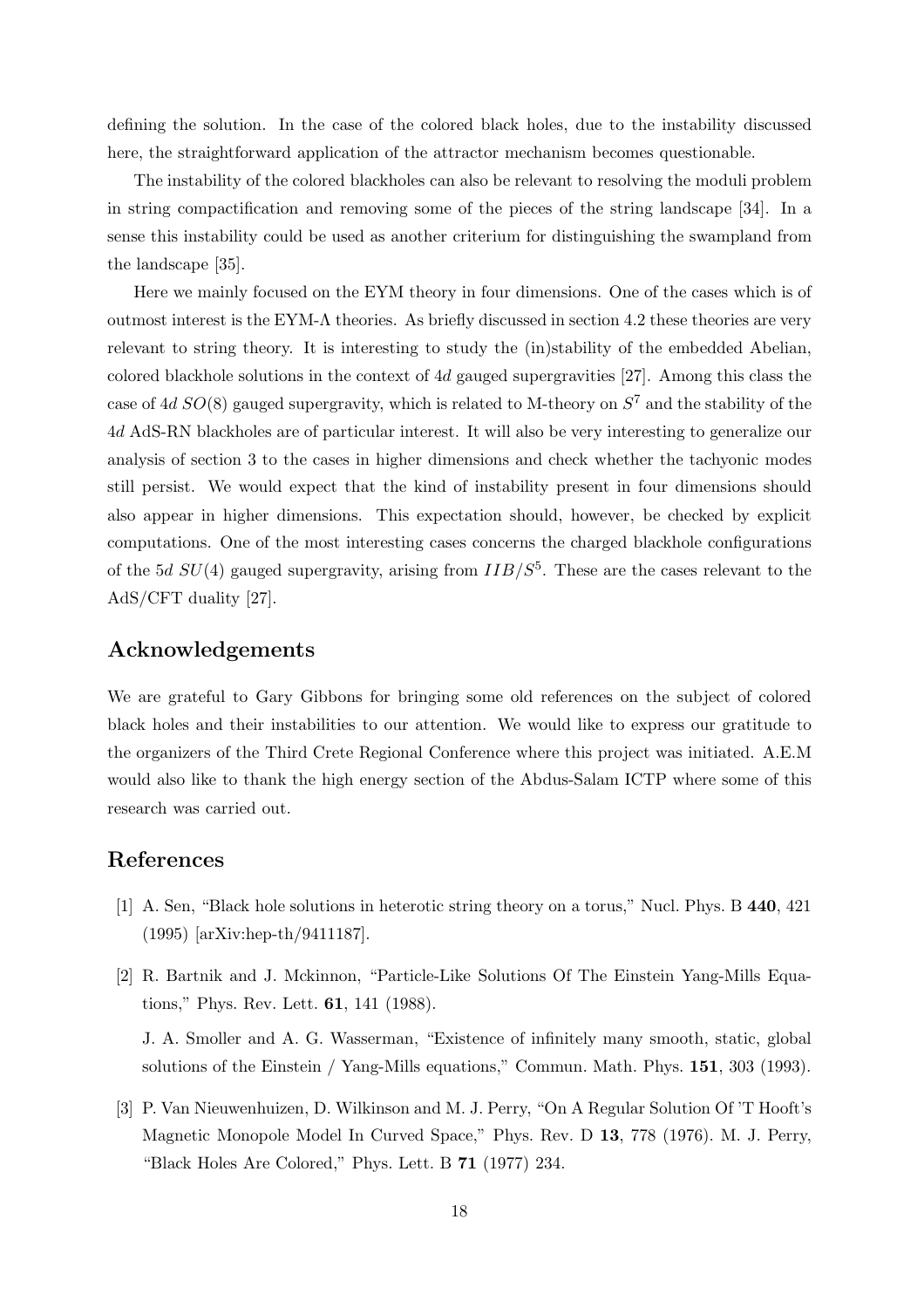- [4] J. A. Smoller, A. G. Wasserman and S. T. Yau, "Existence of black hole solutions for the Einstein / Yang-Mills equations," Commun. Math. Phys. 154, 377 (1993). P. Breitenlohner, P. Forgacs and D. Maison, "On Static spherically symmetric solutions of the Einstein Yang-Mills equations," Commun. Math. Phys. 163, 141 (1994).
- [5] G. V. Lavrelashvili and D. Maison, "Regular and black hole solutions of Einstein Yang-Mills Dilaton theory," Nucl. Phys. B 410, 407 (1993).
- [6] M. S. Volkov and D. V. Gal'tsov, "Gravitating non-Abelian solitons and black holes with Yang-Mills fields," Phys. Rept. 319, 1 (1999) [arXiv:hep-th/9810070].
- [7] S. Randjbar-Daemi, A. Salam and J. A. Strathdee, "Instability Of Higher Dimensional Yang-Mills Systems," Phys. Lett. B 124, 345 (1983) [Erratum-ibid. B 144, 455 (1984)].
- [8] G. R. Dvali, S. Randjbar-Daemi and R. Tabbash, "The origin of spontaneous symmetry breaking in theories with large extra dimensions," Phys. Rev. D 65, 064021 (2002) [arXiv:hep-ph/0102307].
- [9] S. Ferrara and R. Kallosh, "Supersymmetry and Attractors," Phys. Rev. D 54, 1514 (1996) [arXiv:hep-th/9602136].
- [10] K. Goldstein, N. Iizuka, R. P. Jena and S. P. Trivedi, "Non-supersymmetric attractors," Phys. Rev. D 72, 124021 (2005), arXiv:hep-th/0507096.
- [11] L. Alvarez-Gaume and S. F. Hassan, "Introduction to S-duality in  $N = 2$  supersymmetric gauge theories: A pedagogical review of the work of Seiberg and Witten," Fortsch. Phys. 45, 159 (1997) [arXiv:hep-th/9701069].
- [12] K. M. Lee, V. P. Nair and E. J. Weinberg, "A Classical instability of Reissner-Nordström solutions and the fate of magnetically charged black holes," Phys. Rev. Lett. 68, 1100 (1992) [arXiv:hep-th/9111045].
- [13] A. A. Ershov and D. V. Galtsov, "Nonexistence Of Regular Monopoles And Dyons In The SU(2) Einstein Yang-Mills Theory," Phys. Lett. A 150, 159 (1990).
- [14] S. Randjbar-Daemi, A. Salam and J. A. Strathdee, "Spontaneous Compactification In Six-Dimensional Einstein-Maxwell Theory," Nucl. Phys. B 214, 491 (1983).
- [15] D. Lohiya, "Stability Of Einstein Yang-Mills Monopoles And Dyons," Annals Phys. 141, 104 (1982).
- [16] M. E. Ortiz, "Curved space magnetic monopoles," Phys. Rev. D 45, 2586 (1992). P. Breitenlohner, P. Forgacs and D. Maison,"Gravitating monopole solutions 1& 2," Nucl. Phys. B 383, 357 (1992); Nucl. Phys. B 442, 126 (1995) [arXiv:gr-qc/9412039].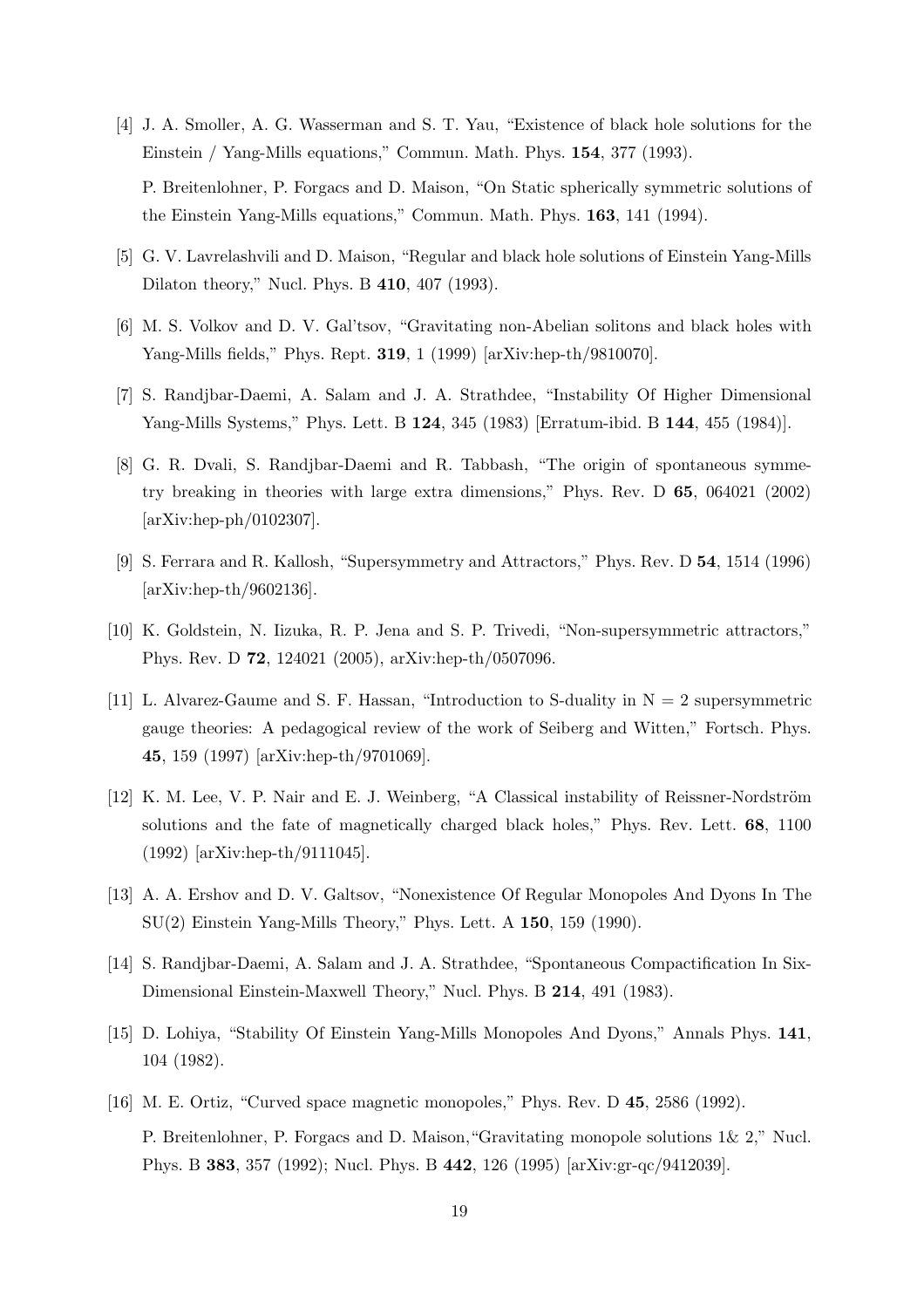- [17] P. Forgacs and S. Reuillon, "Spatially compact solutions and stabilization in Einstein-Yang-Mills-Higgs theories," Phys. Rev. Lett. 95, 061101 (2005) [arXiv:gr-qc/0505007].
- [18] W. H. Aschbacher, "On the instabilities of the static, spherically symmetric SU(2) Einstein-Yang-Mills-dilaton solitons and black holes," Phys. Rev. D 73, 024014 (2006) [arXiv:grqc/0509060].
- [19] T. Torii, K. i. Maeda and T. Tachizawa, "Cosmic colored black holes," Phys. Rev. D 52, 4272 (1995) [arXiv:gr-qc/9506018]. M. S. Volkov, N. Straumann, G. V. Lavrelashvili, M. Heusler and O. Brodbeck, "Cos-

mological Analogues of the Bartnik–McKinnon Solutions," Phys. Rev. D 54, 7243 (1996) [arXiv:hep-th/9605089].

[20] J. Bjoraker and Y. Hosotani, "Stable monopole and dyon solutions in the Einstein-Yang-Mills theory in asymptotically anti-de Sitter space," Phys. Rev. Lett. 84, 1853 (2000) [arXiv:gr-qc/9906091]; "Monopoles, dyons and black holes in the four-dimensional Einstein-Yang-Mills theory," Phys. Rev. D 62, 043513 (2000) [arXiv:hep-th/0002098].

E. Winstanley, "Existence of stable hairy black holes in SU(2) Einstein-Yang-Mills theory with a negative cosmological constant," Class. Quant. Grav. **16**, 1963 (1999) [arXiv:grqc/9812064].

[21] P. Breitenlohner, D. Maison and G. Lavrelashvili, "Non-Abelian gravitating solitons with negative cosmological constant," Class. Quant. Grav. 21, 1667 (2004) [arXiv:grqc/0307029].

P. Breitenlohner, P. Forgacs and D. Maison, "Classification of static, spherically symmetric solutions of the Einstein-Yang-Mills theory with positive cosmological constant," Commun. Math. Phys. 261, 569 (2006) [arXiv:gr-qc/0412067].

P. Forgacs and S. Reuillon, "On the number of instabilities of cosmological solutions in an Einstein-Yang-Mills system," Phys. Lett. B 568, 291 (2003) [arXiv:hep-th/0306126].

- [22] Landau Text book Series, Quantum Mechanics, page 73, problem 5.
- [23] R. Kallosh, N. Sivanandam and M. Soroush, "The non-BPS black hole attractor equation," JHEP 0603, 060 (2006) [arXiv:hep-th/0602005].
- [24] K. Goldstein, R. P. Jena, G. Mandal and S. P. Trivedi, "A C-function for nonsupersymmetric attractors," JHEP 0602, 053 (2006) [arXiv:hep-th/0512138]. P. Kaura and A. Misra, "On the existence of non-supersymmetric black hole attractors for two-parameter Calabi-Yau's and attractor equations," arXiv:hep-th/0607132.